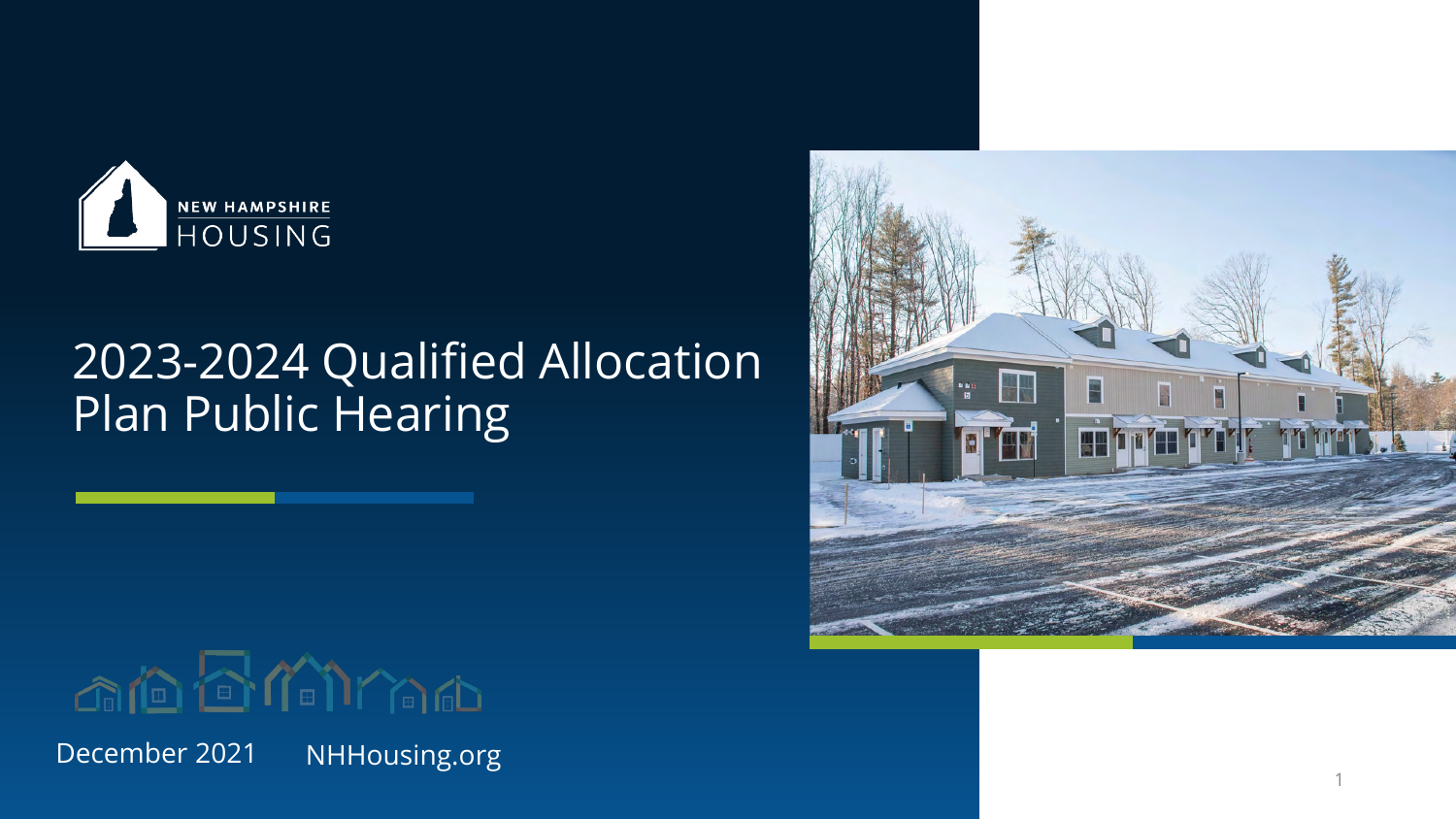# Agenda

- Welcome and Introductions
- Review of Proposed Substantial Revisions
- Review of Proposed Administrative Revisions
- Next Steps for 2023-2024 Qualified Allocation Plan
- Questions and Comments

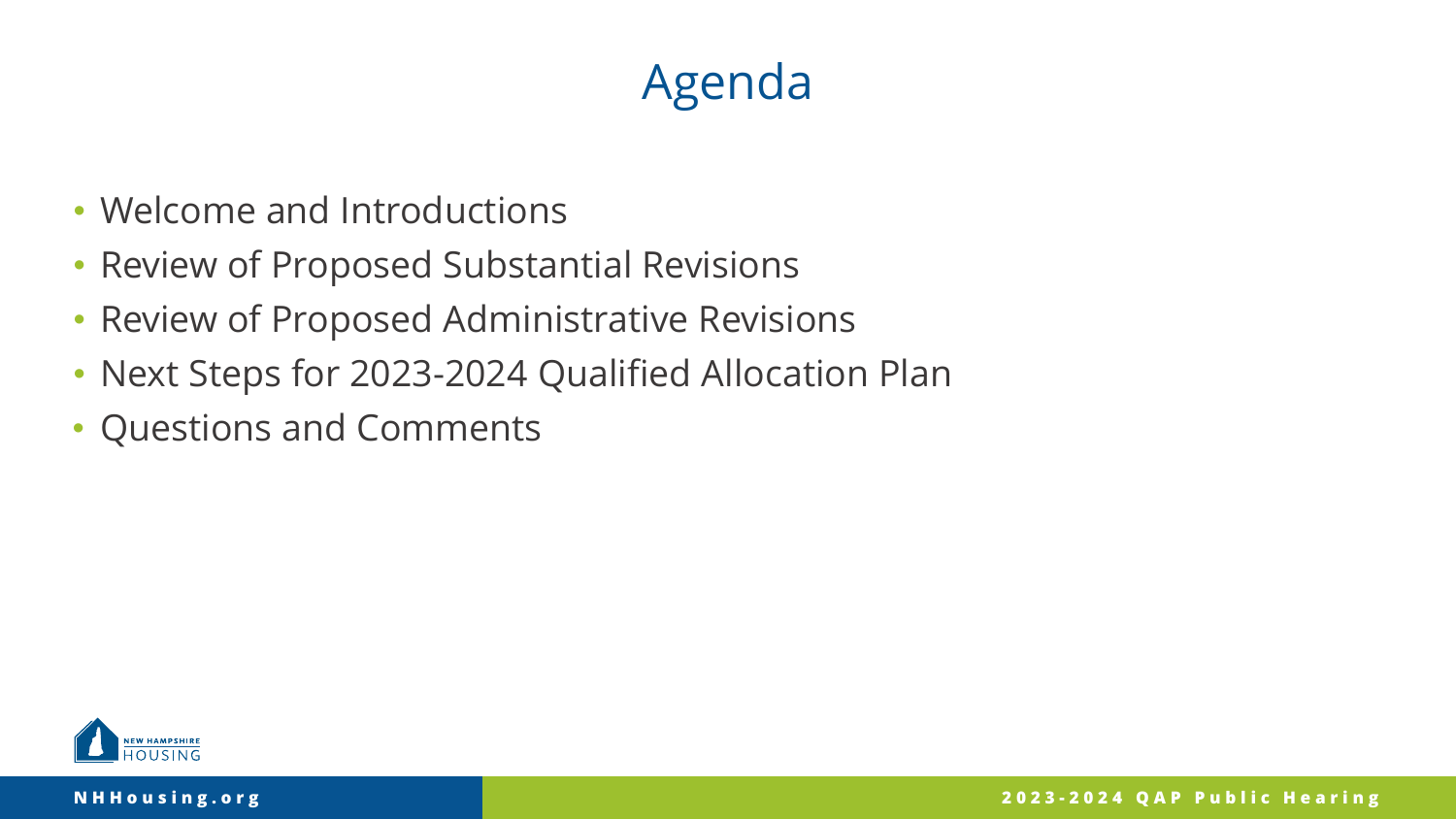### Summary of Proposed Substantial Revisions



**NHHousing.org**

**2023 - 2024 QAP Public Hearing**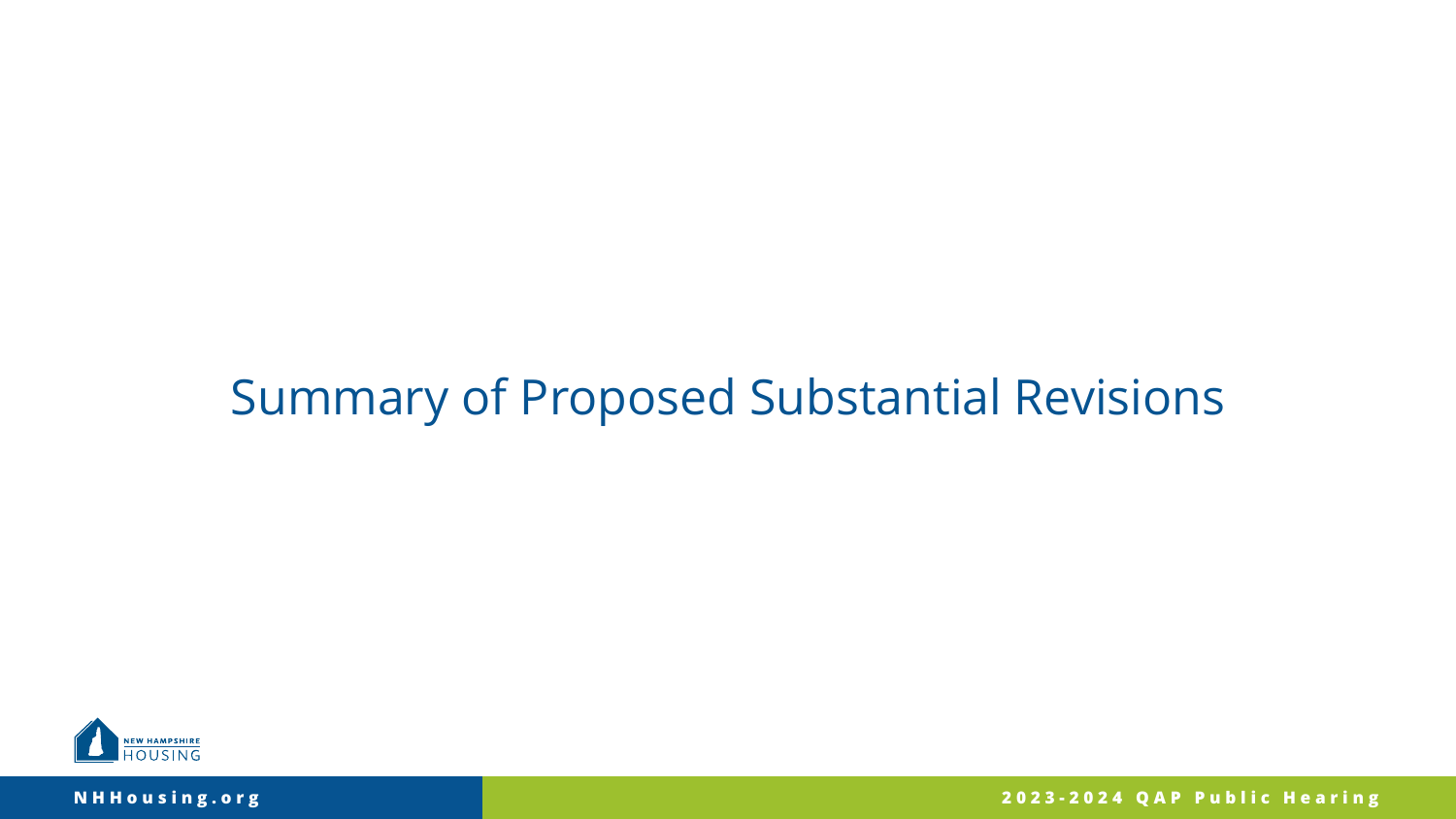# Primary Allocation Policies

#### **HFA 109.02 – Primary Allocation Policies**

- Based on our program planning priorities established by our Board of Directors in response to the housing needs across the state:
	- **Remove preservation.**
	- **Add underserved populations and communities.** 
		- − *Homeless*
		- − *Veterans*
		- − *Persons in need of supportive services*
		- − *Persons with disabilities*

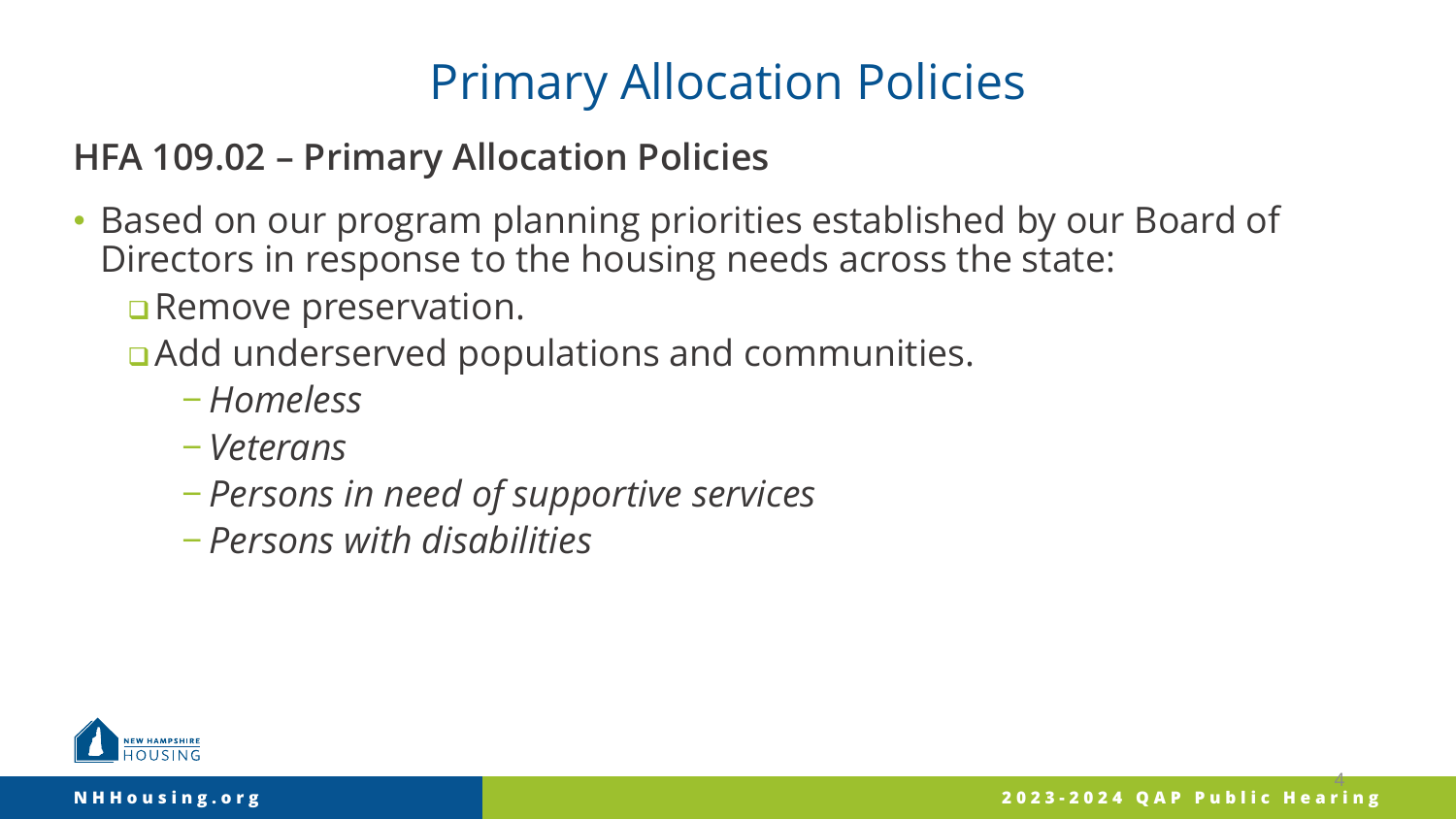# Primary Program Policies

#### **HFA 109.04.A-C - Allocation Limits / Cost Limits / Investment Limits**

• Increase the allocation, cost and investment limit for projects to reflect price increases.

|                                              | <b>Current Limit</b> | <b>Increase</b> | <b>New Limit</b> |
|----------------------------------------------|----------------------|-----------------|------------------|
| <b>Allocation Amount (GO)</b>                | \$800,000            | 10%             | \$880,000        |
| <b>Allocation Amount (AR)</b>                | \$600,000            | 10%             | \$660,000        |
| TDC Weighted Average per<br>Unit             | \$245,000            | 14%             | \$280,000        |
| TDC Weighted Average per<br>Unit (High Cost) | \$260,000            | 15%             | \$300,000        |
| <b>TDC Per Unit</b>                          | \$290,000            | 14%             | \$330,000        |
| Investment per Unit                          | \$200,000            | 15%             | \$230,000        |

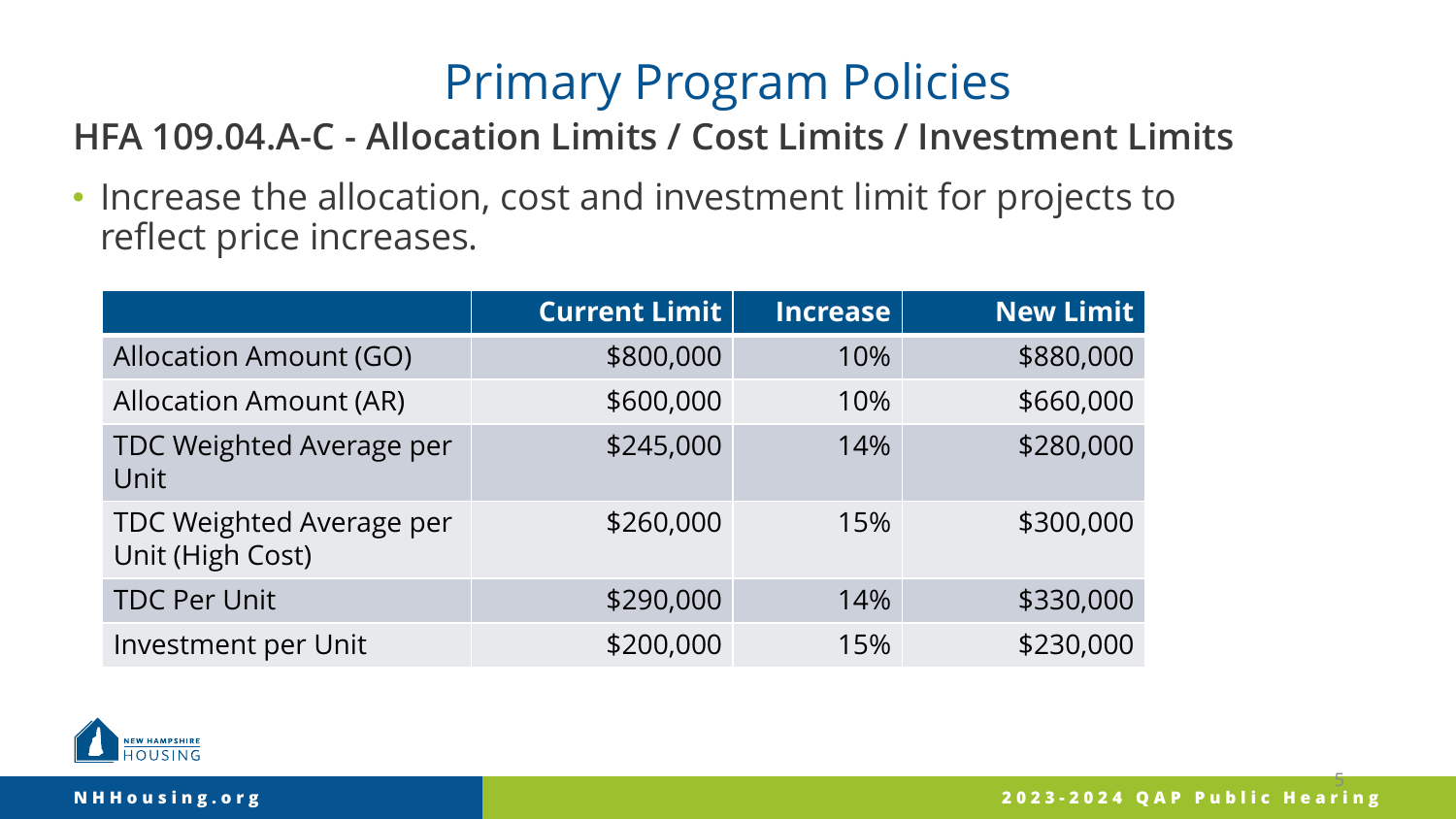# Primary Program Policies

#### **HFA 109.04.D – Preservation/Recapitalization Project Initiative**

• Remove tie breaker favoring the most efficient use of LIHTCs.





6 **2023 - 2024 QAP Public Hearing**

#### **NHHousing.org**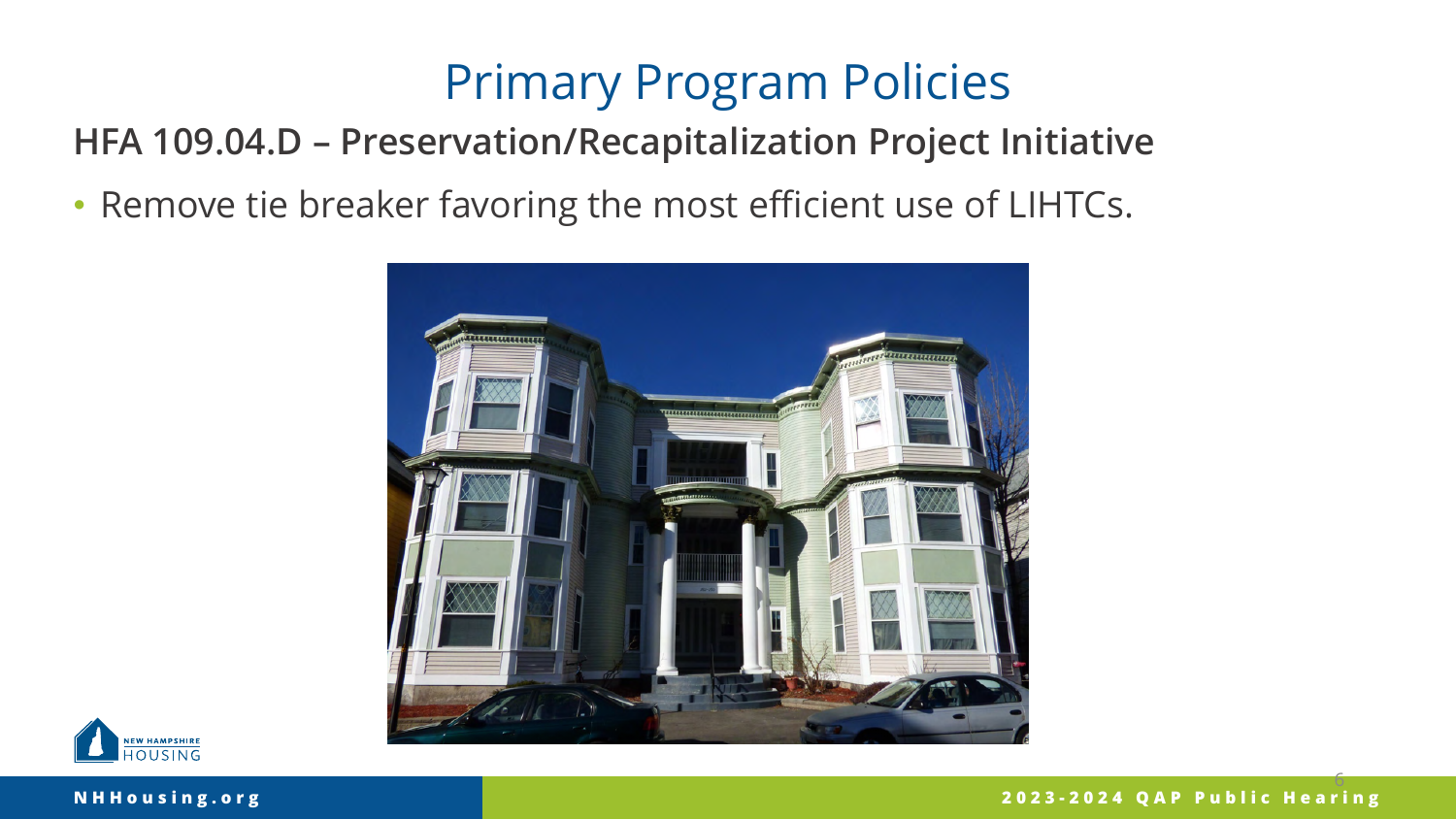# Application Process

**HFA 109.05.D – Healthy Housing**

- Require sponsors to outline a brief plan (300 word maximum) to incorporate healthy housing development principles in the project.
	- **□** Strategies to improve air quality
	- □ Features that encourage physical activity
	- **□ Common space, community garden and playgrounds**
	- **■Walking paths and exercise facilities**

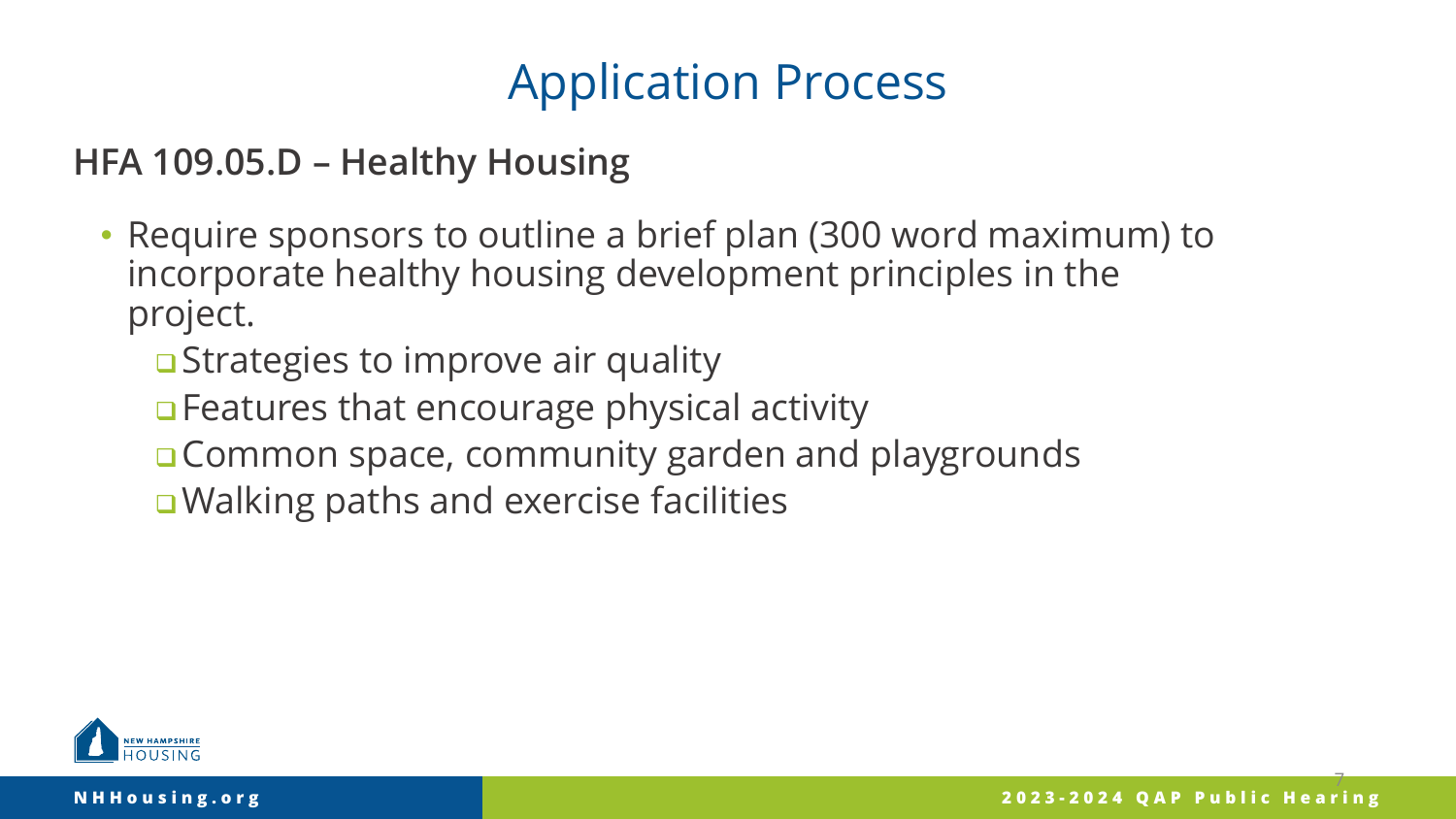**109.06.H - Services and Appendix I**

- Allow CORES Certification as alternative path to meet service coordination threshold criteria.
- Change weekly minimum hours requirement to quarterly requirement for the equivalent number of hours to allow for flexibility.

**OF** From 4 hours a week to 52 a quarter

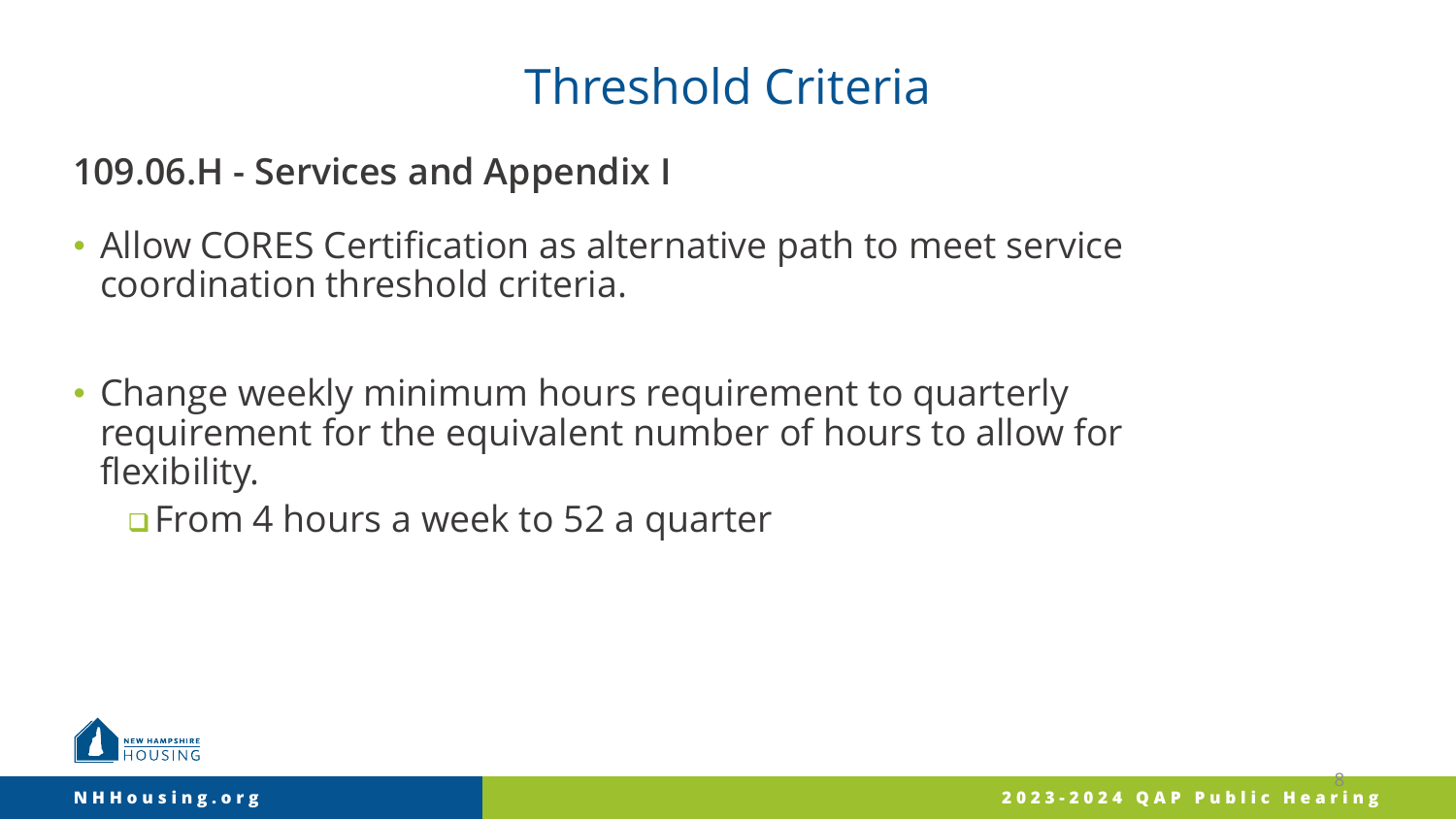**HFA 109.06.I - Year 15 Investor Exit and Aggregators**

- Require sponsors to select a syndicator/investor acceptable to New Hampshire Housing.
	- □ Cannot have been involved in "aggregator" activity in New Hampshire.
- Require disclosures regarding involvement in litigation or transfers of ownership or interest which resulted in the conversion of affordable housing to market rate prior to the end of the affordability period. **D**Includes qualified contracts.

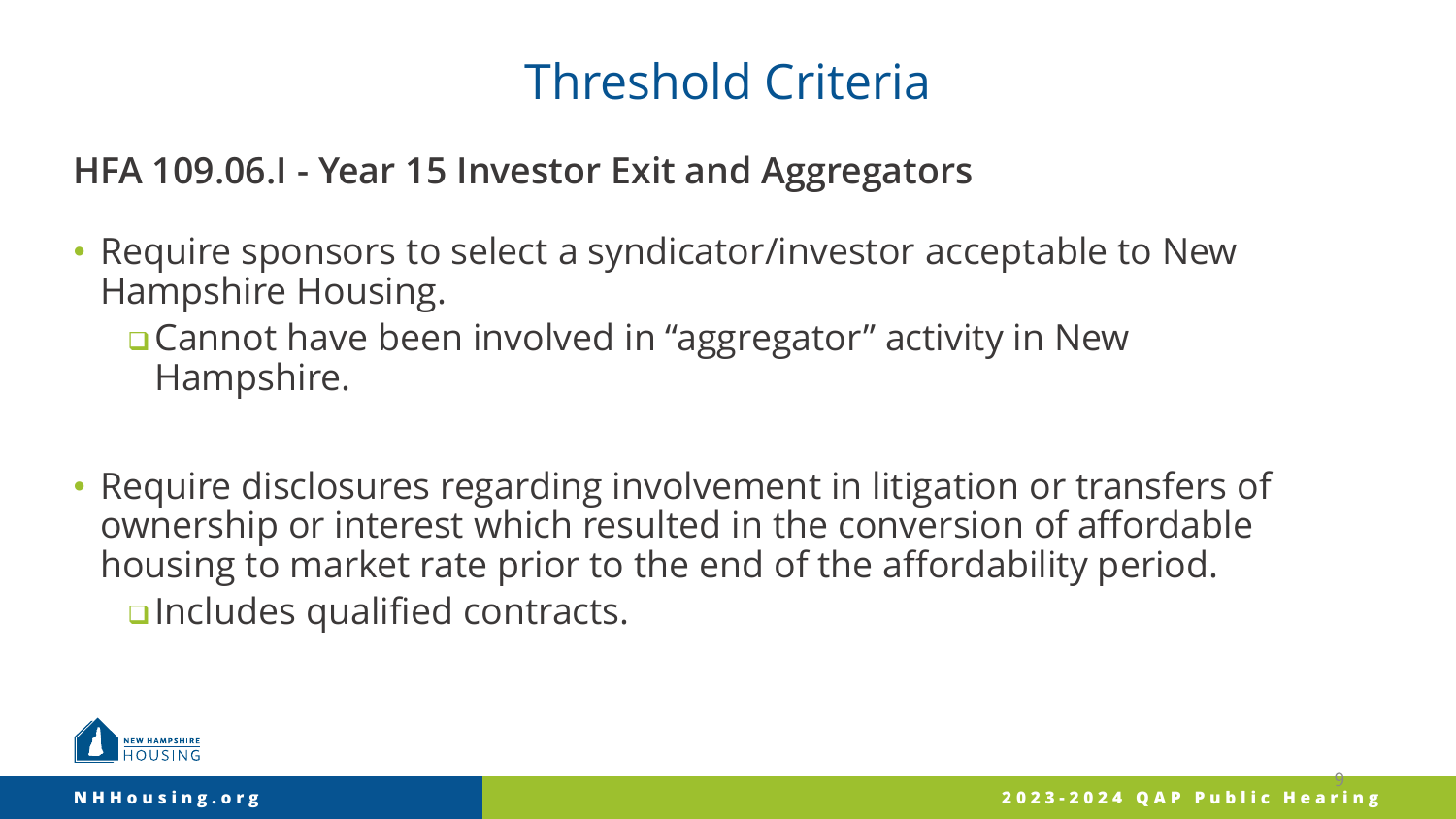#### **HFA 109.06.I - Year 15 Investor Exit and Aggregators**

- Require language in partnership agreements regarding the right of first refusal.
	- □ 24-month term from end of compliance period.
	- **D** Maximum purchase price.
	- **Terms related to the nature of the right of first refusal and triggering** events.
	- Acknowledgment from investor that its return on investment is in tax credits and not the from any cash proceeds attributable to the project's appreciation in value.
	- □ Requirement that limited partner obtain consent of general partner before any transfers of limited partnership interest.

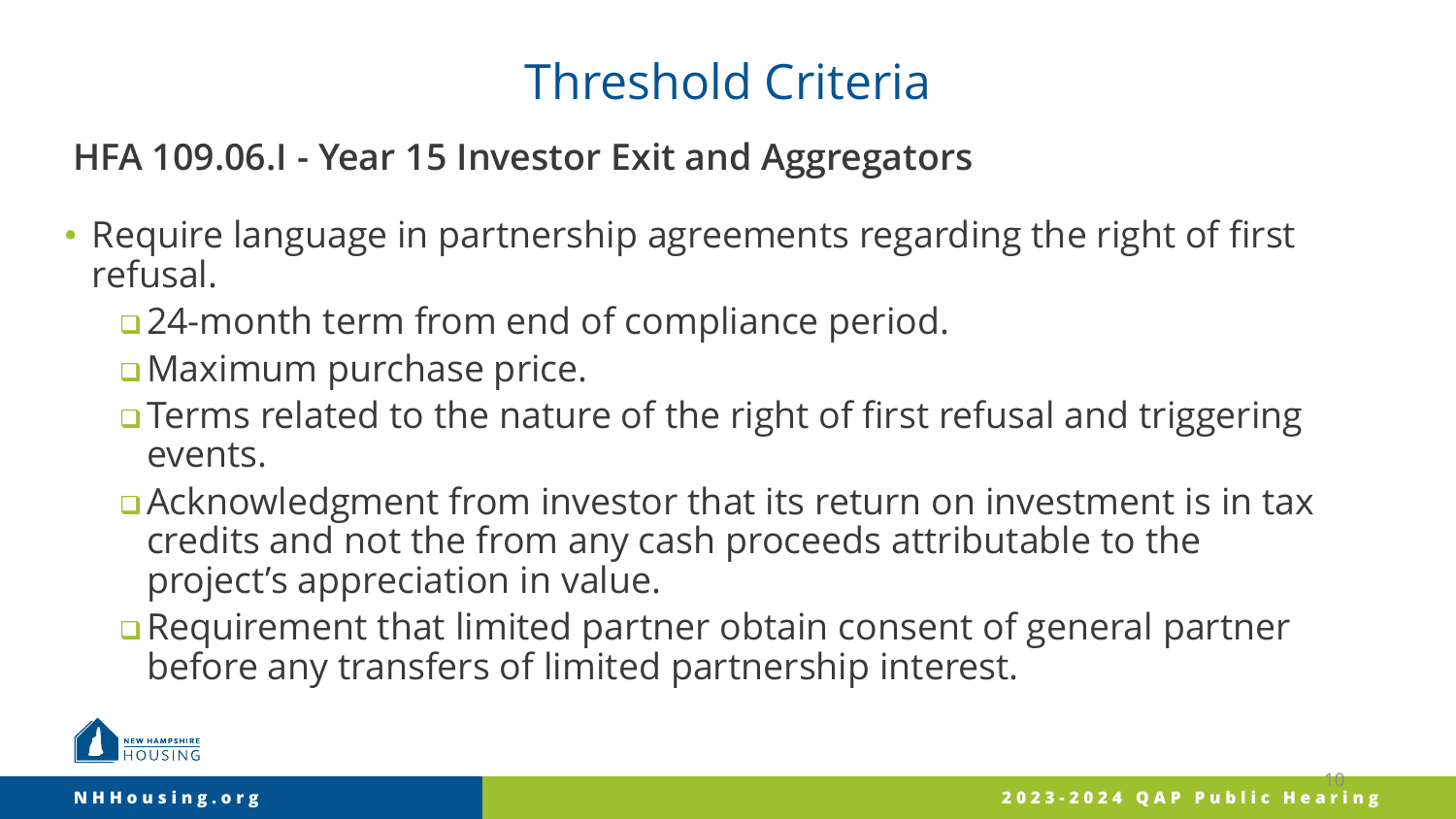**109.06.L - Minimum Scoring Requirements & 109.08.A – Reservation of LIHTC**

• Increase minimum score requirements:

General Occupancy: 100 points

- a Age Restricted: 95 points
	- − *Must score 100 points to be selected over higher scoring applications.*
- **Preservation: 110 points** 
	- − *8 points must be awarded from the Preservation Matrix (increased from 7).*

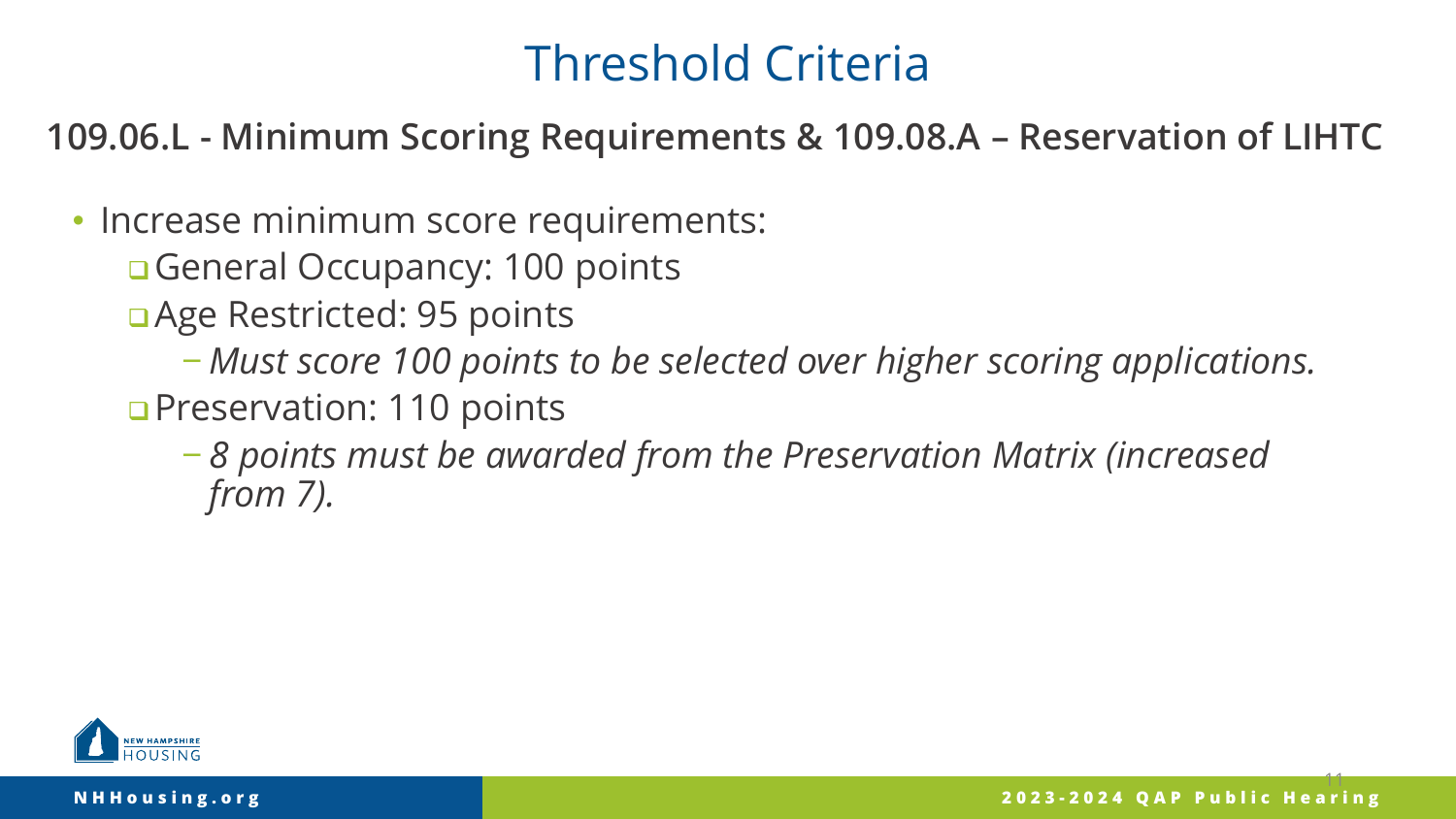**HFA 109.07.A. - Scoring Criteria**

• Project applications for tax-exempt bonds with 4% LIHTCs will be scored in accordance with Appendix N, a new Appendix, as outlined in the recently issued Tax-Exempt Bond/4% LIHTC Notice of Funding Availability (NOFA).

**HFA 109.07.A.2 – Income Targeting** 

• Remove points for committing 40% of the total units to market rate.

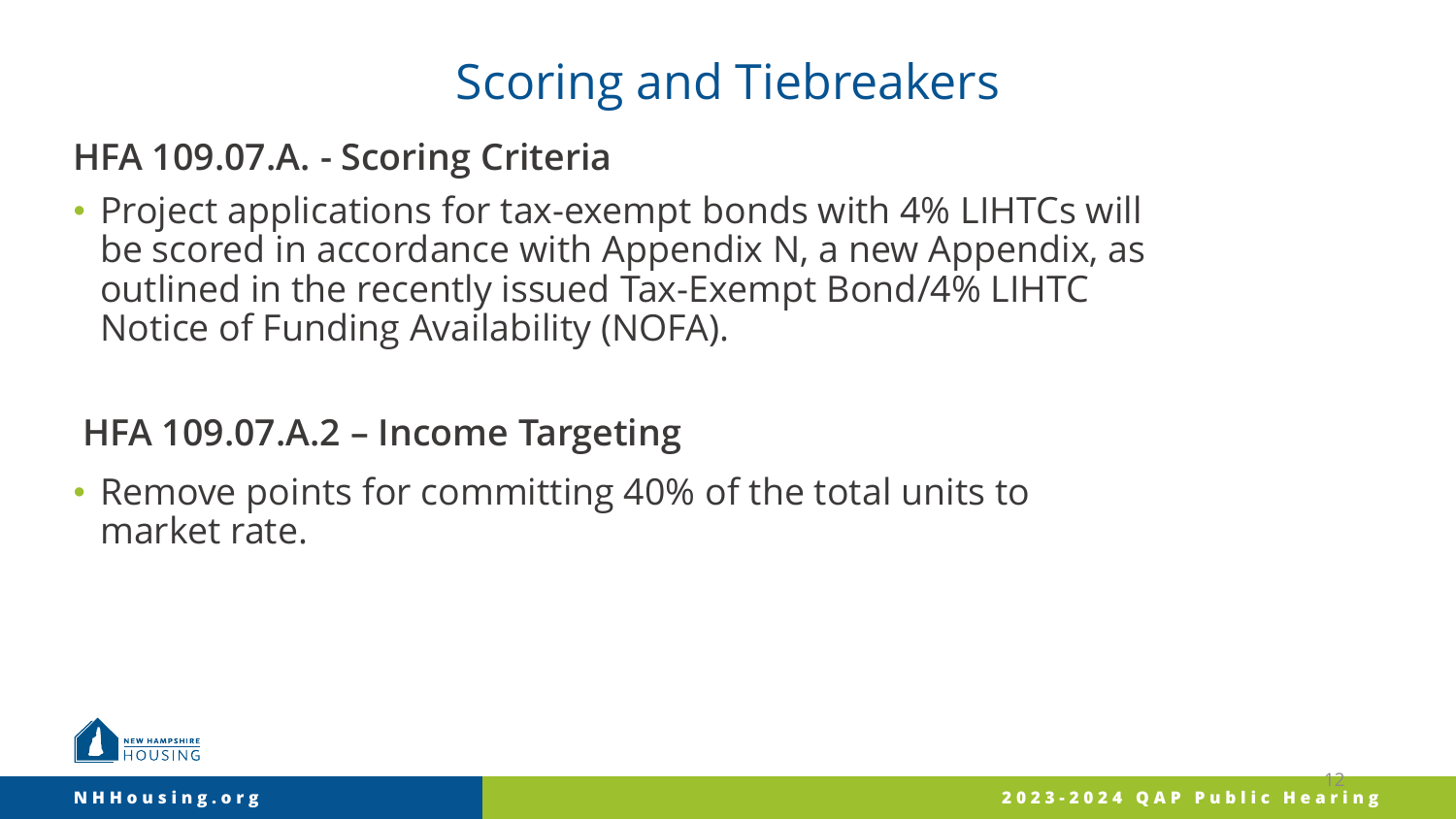**HFA 109.07.A.3 – Supportive Housing**

- Increase points for general occupancy projects only serving homeless or Veterans from 15 to 25 points.
- Increase points for all projects where 10-25% of all units are reserved for households with a household member who is intellectually disabled, physically disabled, experiencing severe mental illness, a veteran, or homeless/at imminent risk of becoming homeless prior to tenancy from 10 to 20 points.

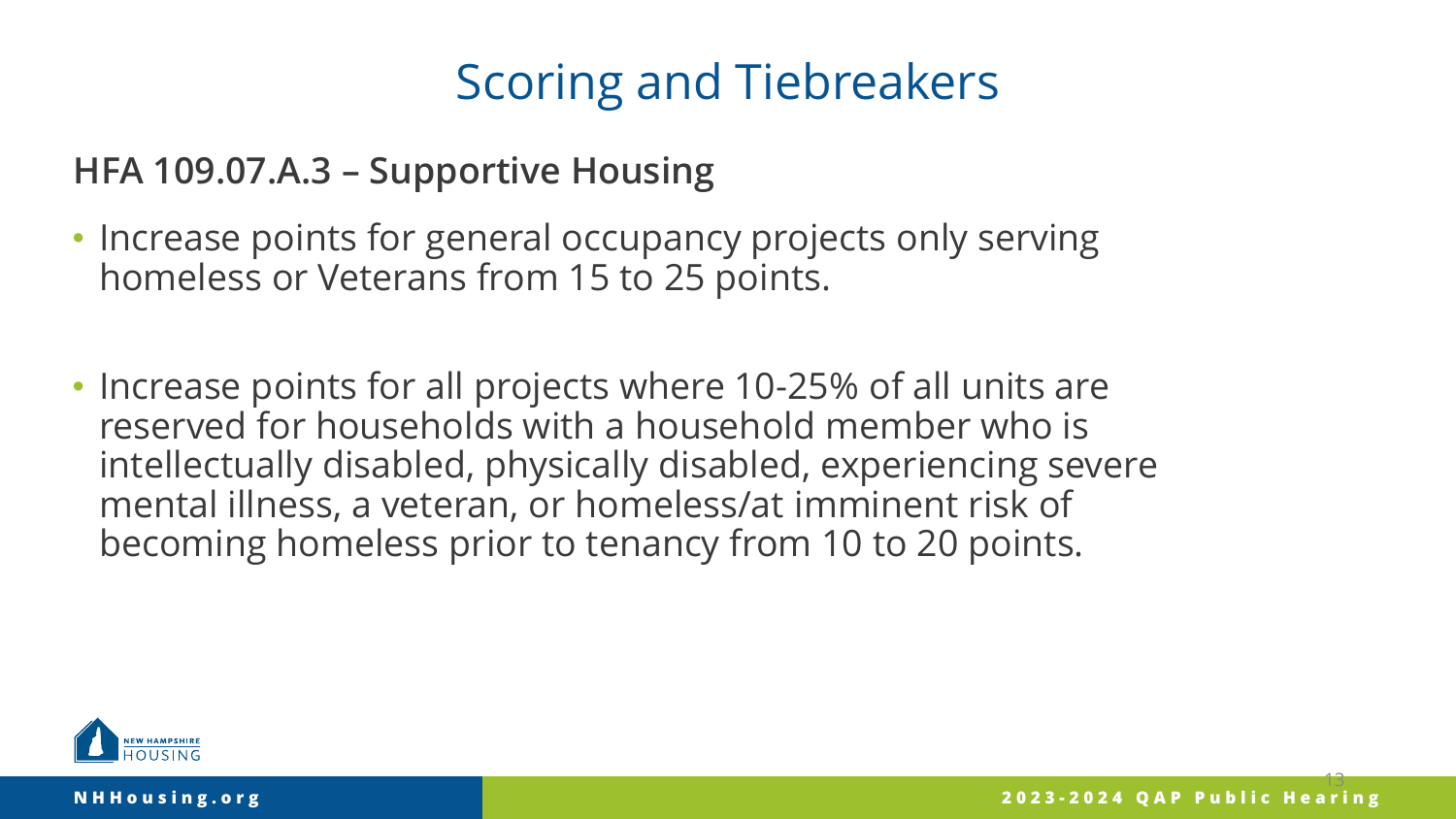**HFA 109.07.A.7 - Location**

- Replace Enterprise Opportunity 360 Index with New Hampshire Housing's High Opportunity Index based on the following indices by census tract: prosperity, education, housing and health. **<u>D</u>Uses data specific and tailored to New Hampshire.**
- Add housing sub-category as points earning category.
- Increase number of points available from 6 to 8.

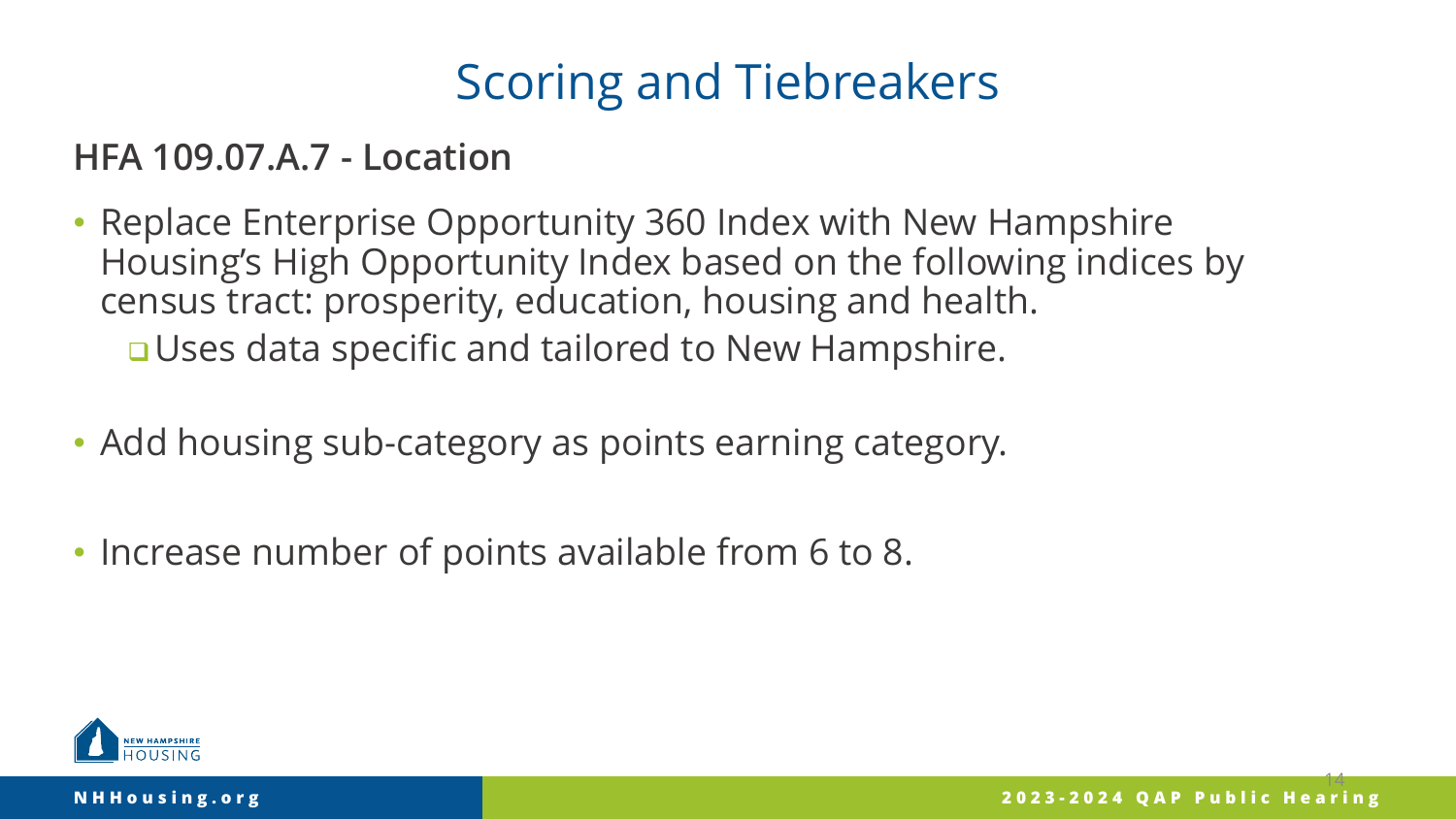**HFA 109.07.A.9 – Advanced Projects**

- For projects with a 4% and 9% phase being concurrently developed:
	- □ Require that the 4% phase have at least 55 units.
	- □ Require a Letter of Interest from the investor outlining the basic terms, including the estimated equity rate, for the 4% project.

**HFA 109.07.A.10.a.iii – Formally Designated Community Revitalization Areas**

• Based on feedback received, remove from QAP.

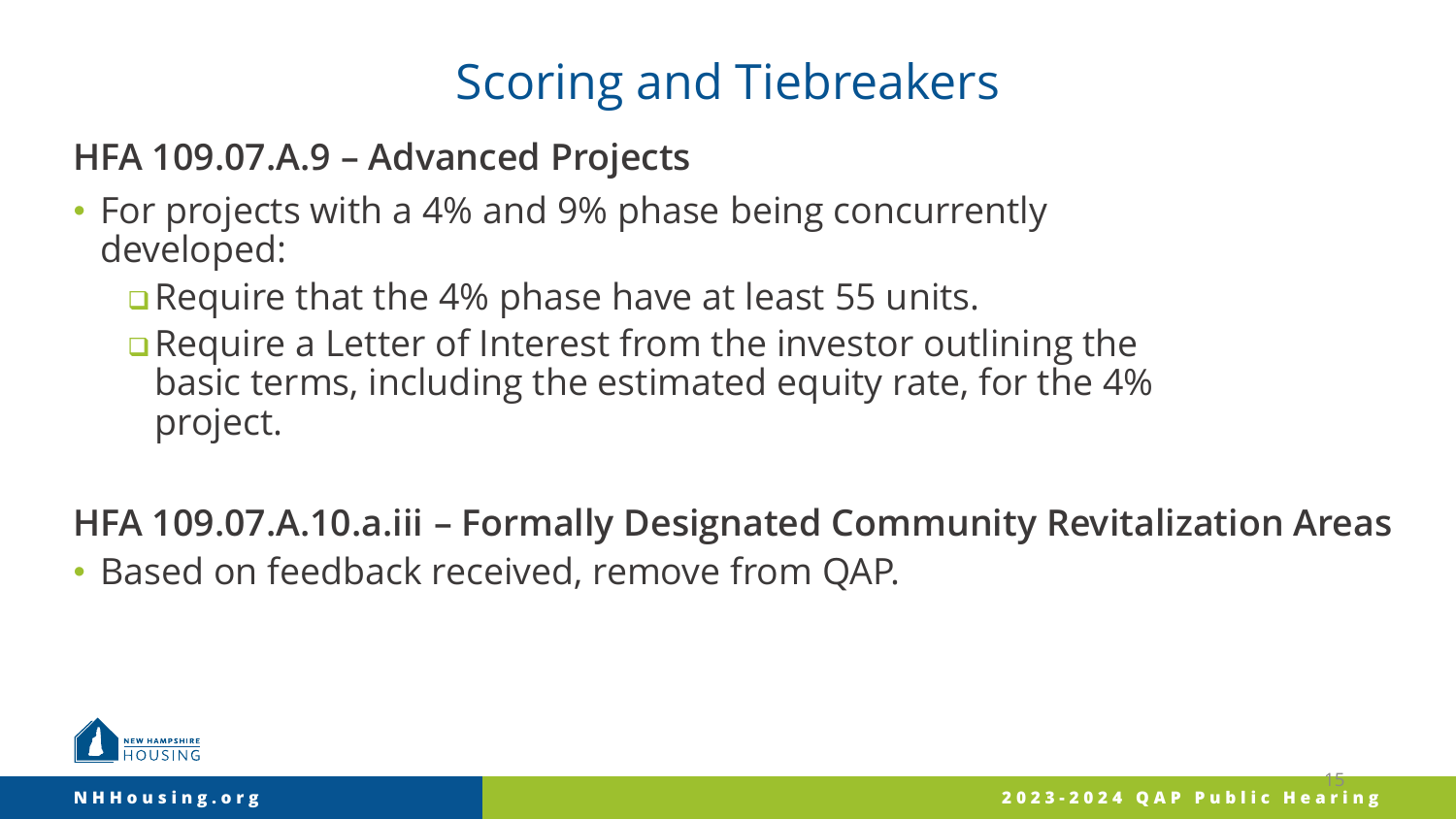**HFA 109.07.A.10.a.iv – Smart Growth Components** 

- Remove points for natural gas.
- Increase points for public water from 2 points to 3 points.
- Increase points for public sewer from 2 points to 3 points.

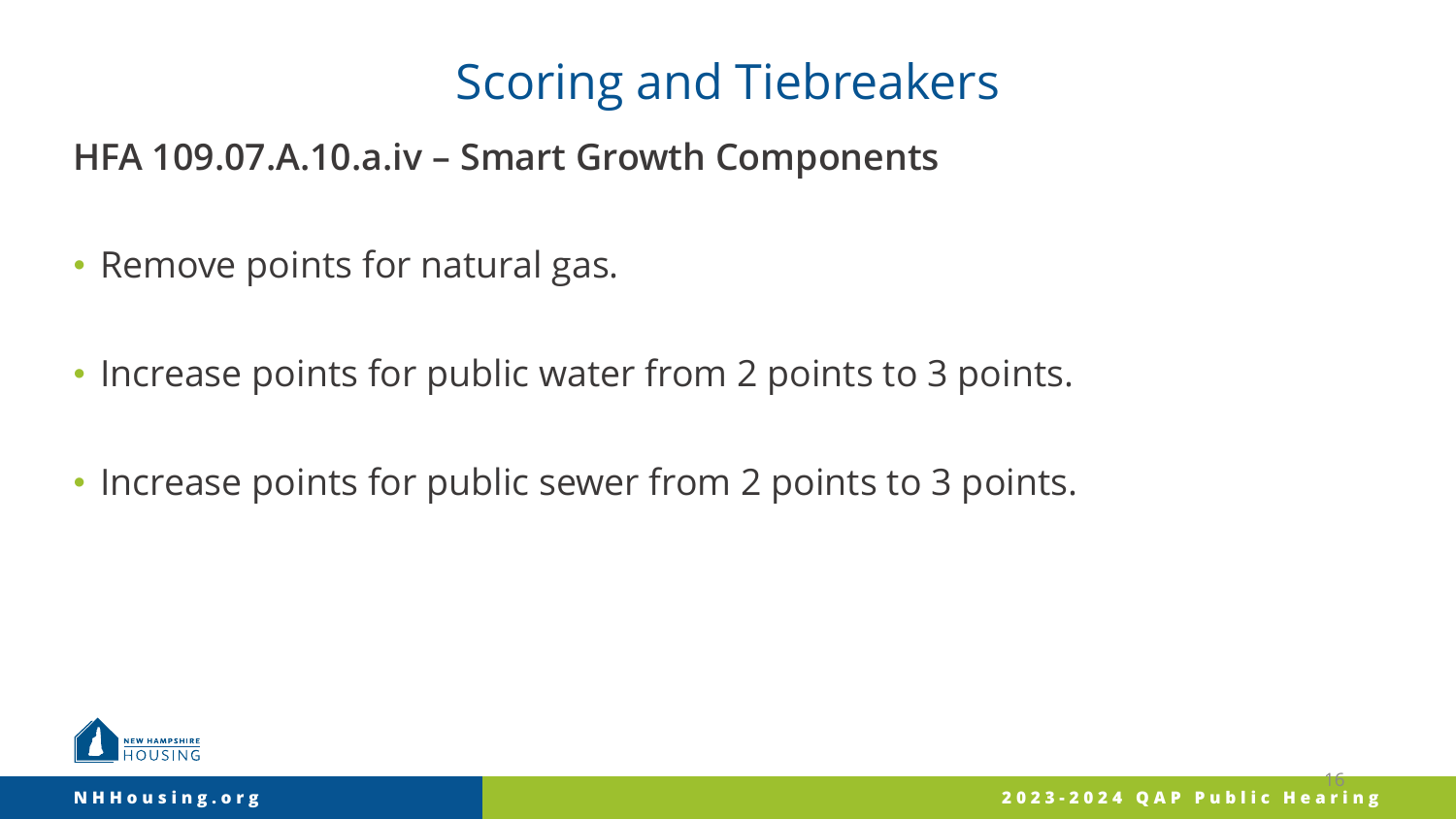**HFA 109.07.A.14 – Developer Experience with New Hampshire Housing**

- Add a category that will apply penalty points on the next application submitted for those sponsors that do not fulfill a points commitment. □ Sponsors who can document good faith efforts to meet the points requirement will not be penalized.
- Add a category that will apply penalty points to sponsors who have pursued a qualified contract in New Hampshire in the last five years. □ Sponsors who can provide sufficient documentation evidencing that the qualified contract was driven by the investor may not get penalized.

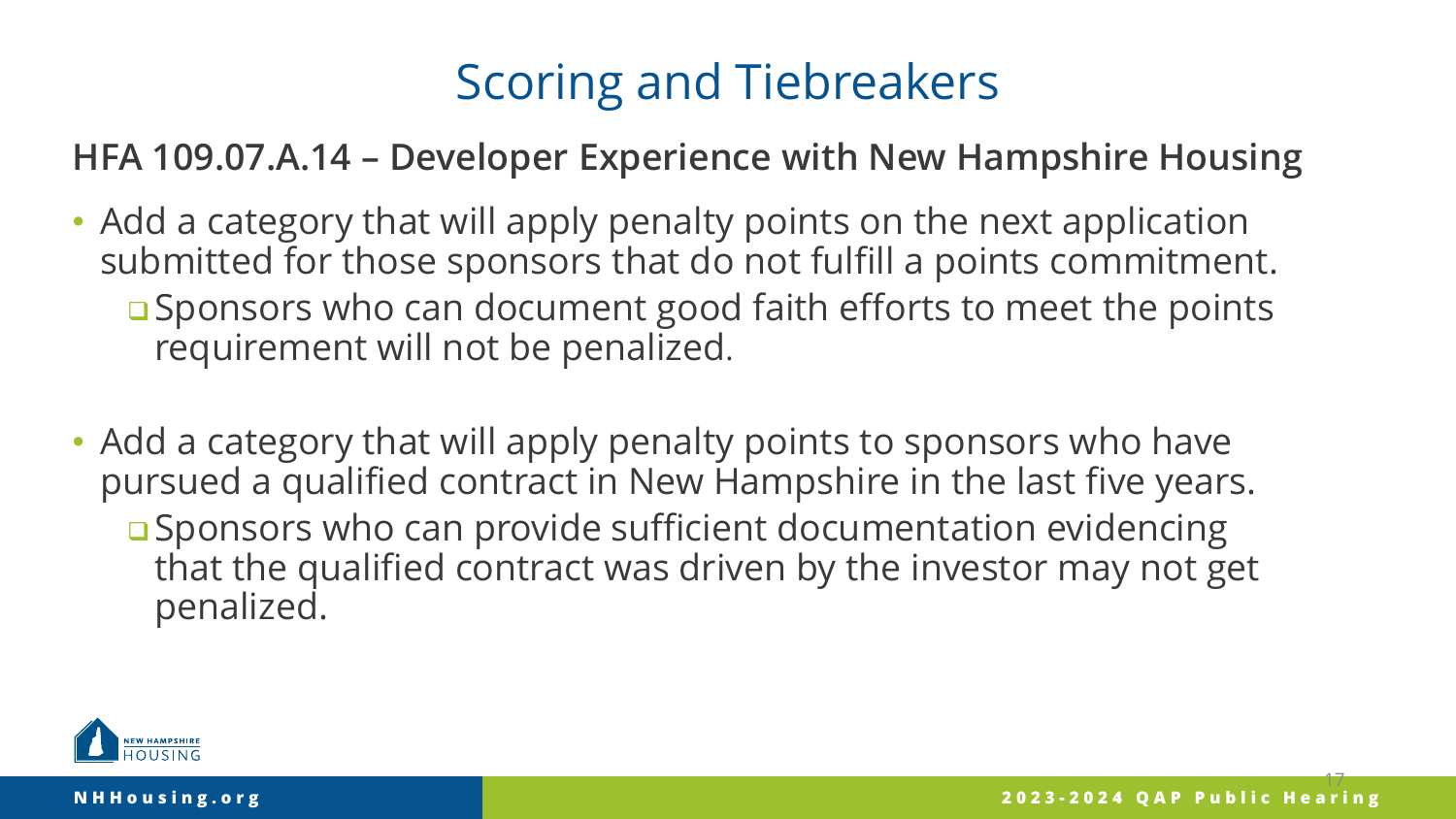**HFA 109.07.A.15 – Community Room**

• Add new points category to projects that provide free password protected Wi-Fi to the property's community room(s).

#### **HFA 109.07.B - Tiebreakers**

• First tiebreaker will now favor the project providing the greatest number of net new housing units rather than total housing units.

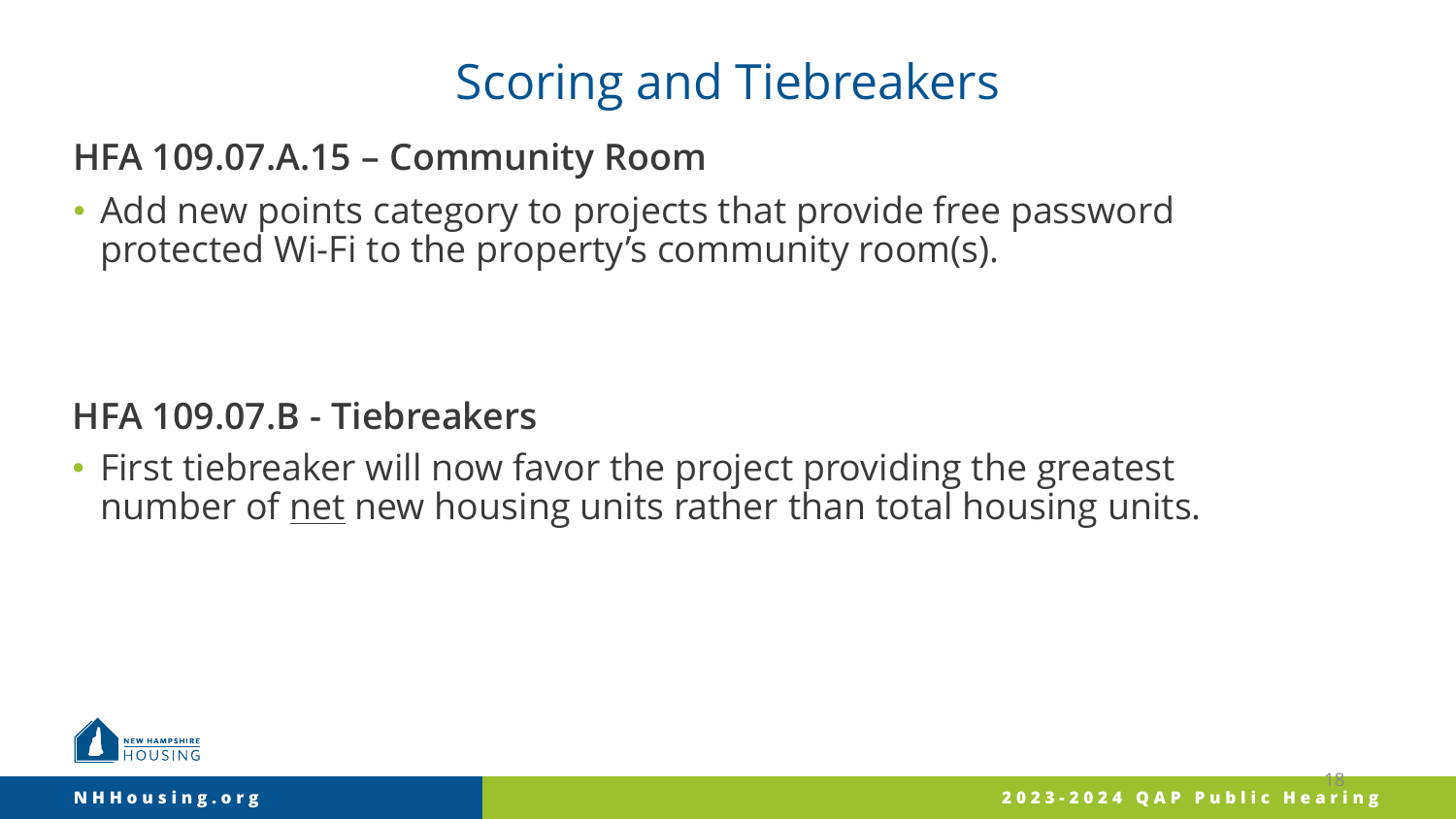### Allocation Process

**HFA 109.08.A – Reservation of LIHTC**

- Unused Credits
	- **□ Unused credits returned more than 60 days prior to the next** preliminary application due date will be offered to projects in the current funding round.
	- **u** Unused credits returned within 60 days of the next preliminary application due date will be rolled over to that upcoming round.

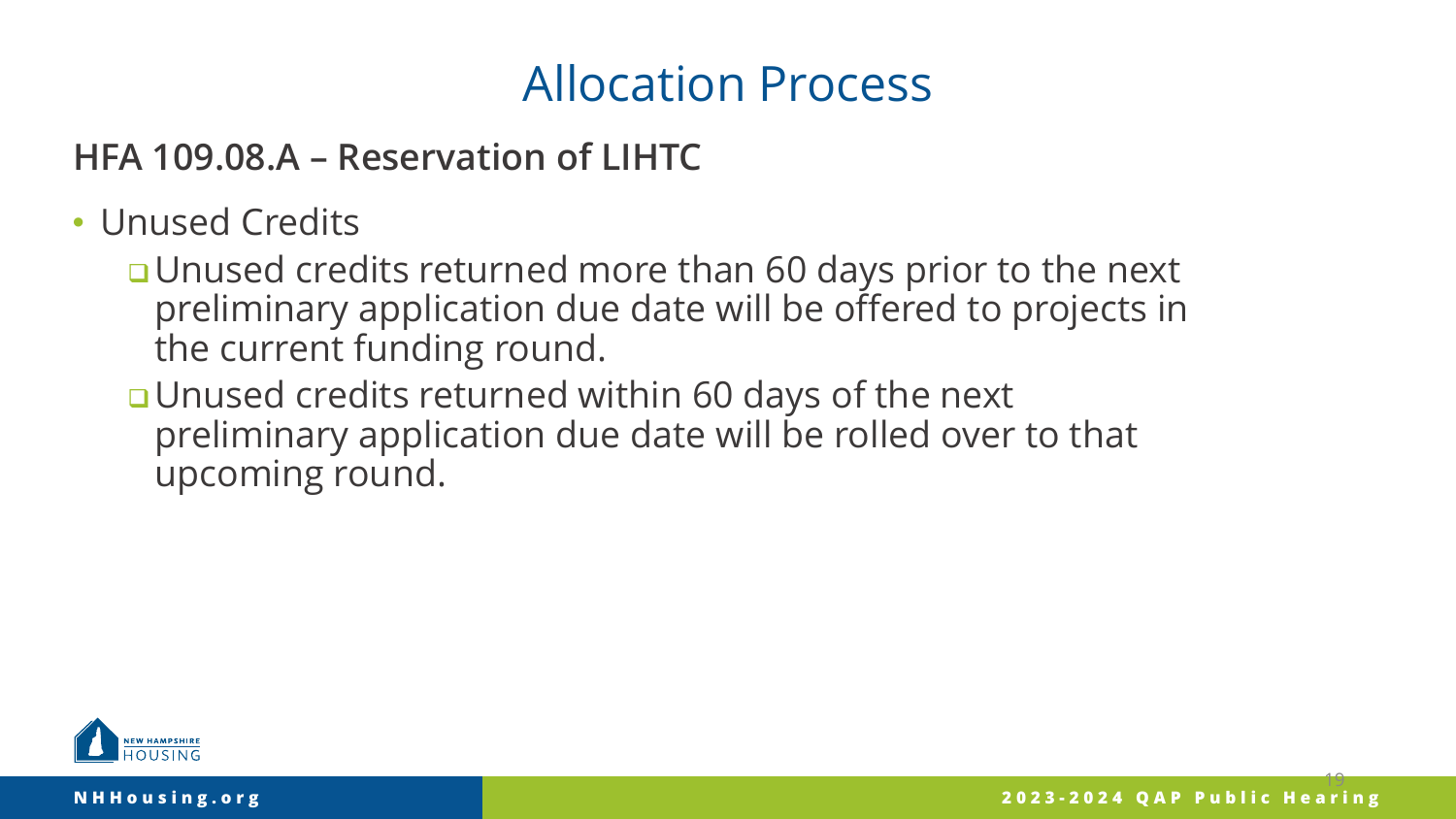### Allocation Process

**HFA 109.08.D – Post Reservation Processing & Appendix C** 

- Final Allocation Requirements
	- **Q** Require cost certification for the general contractor/construction manager if there is a conflict of interest between the sponsor and the general contractor or construction manager.

#### **HFA 109.08.F – Project Representation**

• Specify that a failure to disclose sources/uses known to the developer, or sources which have been applied for, may result in a rescission of the LIHTC reservation or a determination that the project is not eligible.

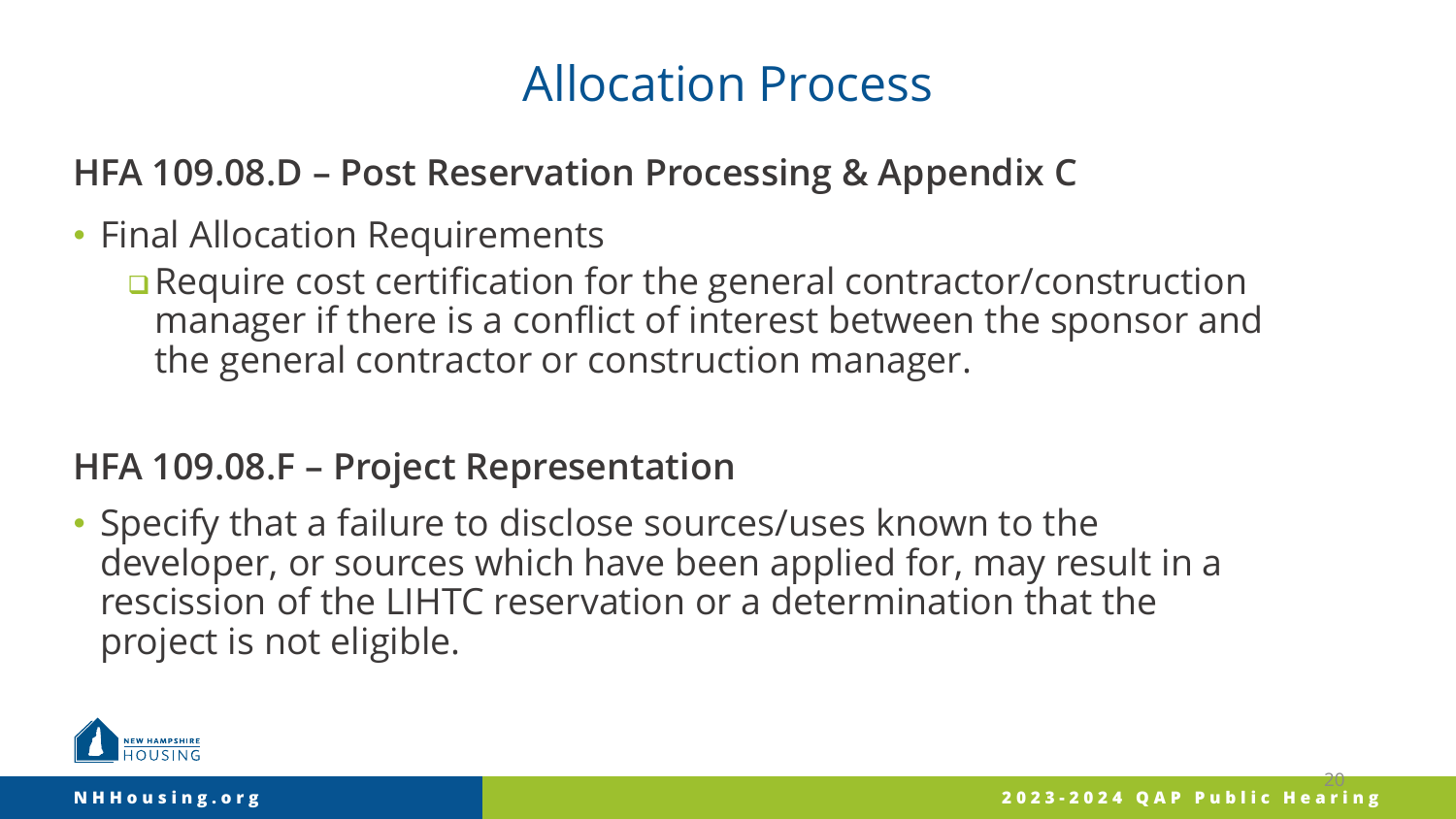# Sample Right of First Refusal

**Appendix D**

- Require that any third party which purchases the property be bound by the terms of the LIHTC LURA for the remainder of its term.
- Remove requirement that New Hampshire Housing discharge the LURA.

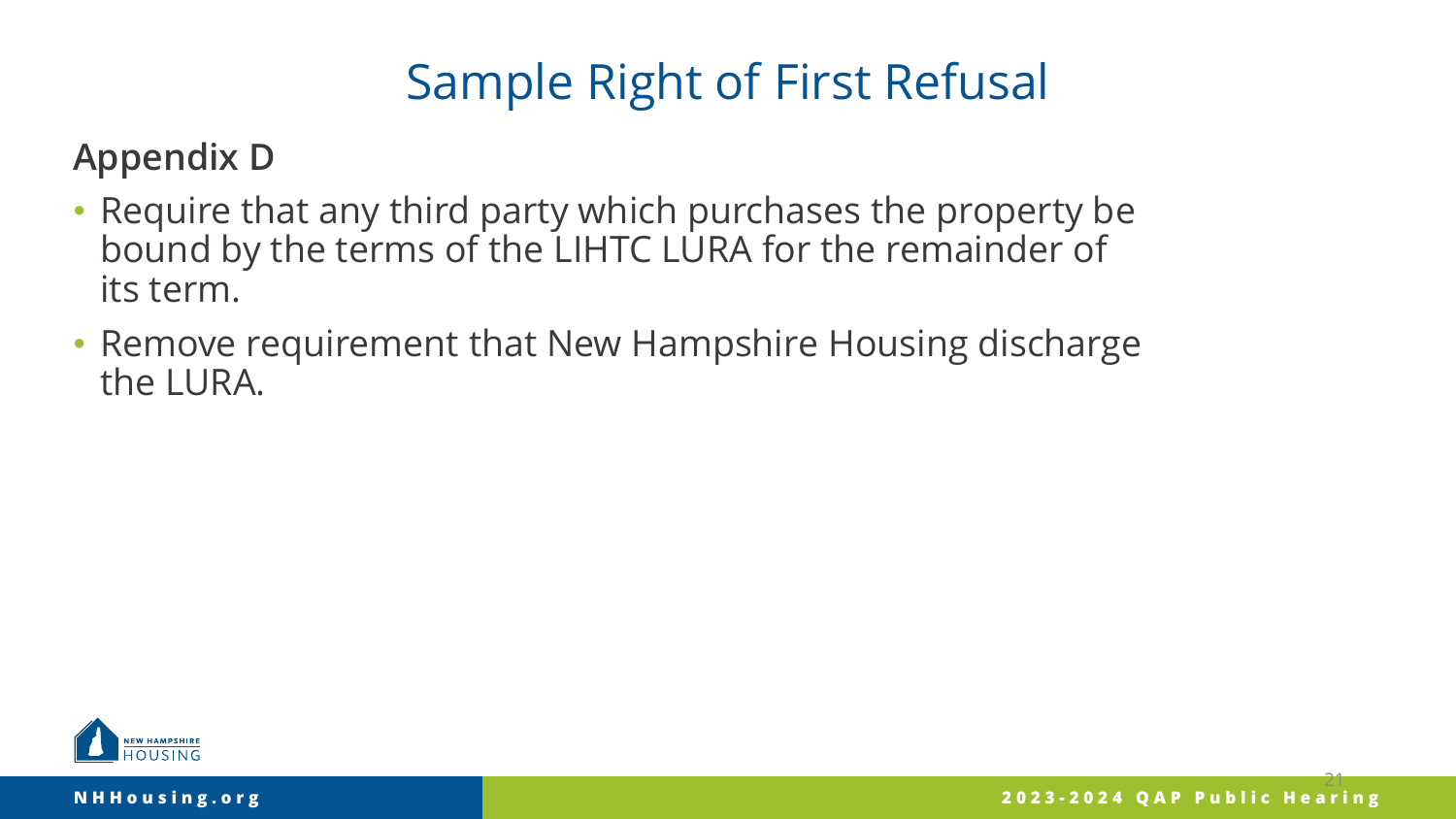### **Appendix K** LIHTC Compliance Monitoring Requirements

- Changed to reflect New Hampshire Housing practice.
- Remove requirement for annual submission of the Certificate of Compliance with Special Conditions.
- Minimum number of low-income units included in random samples is the lesser of 20% of the total number of low-income units selected for inspection or the number on the table.

22

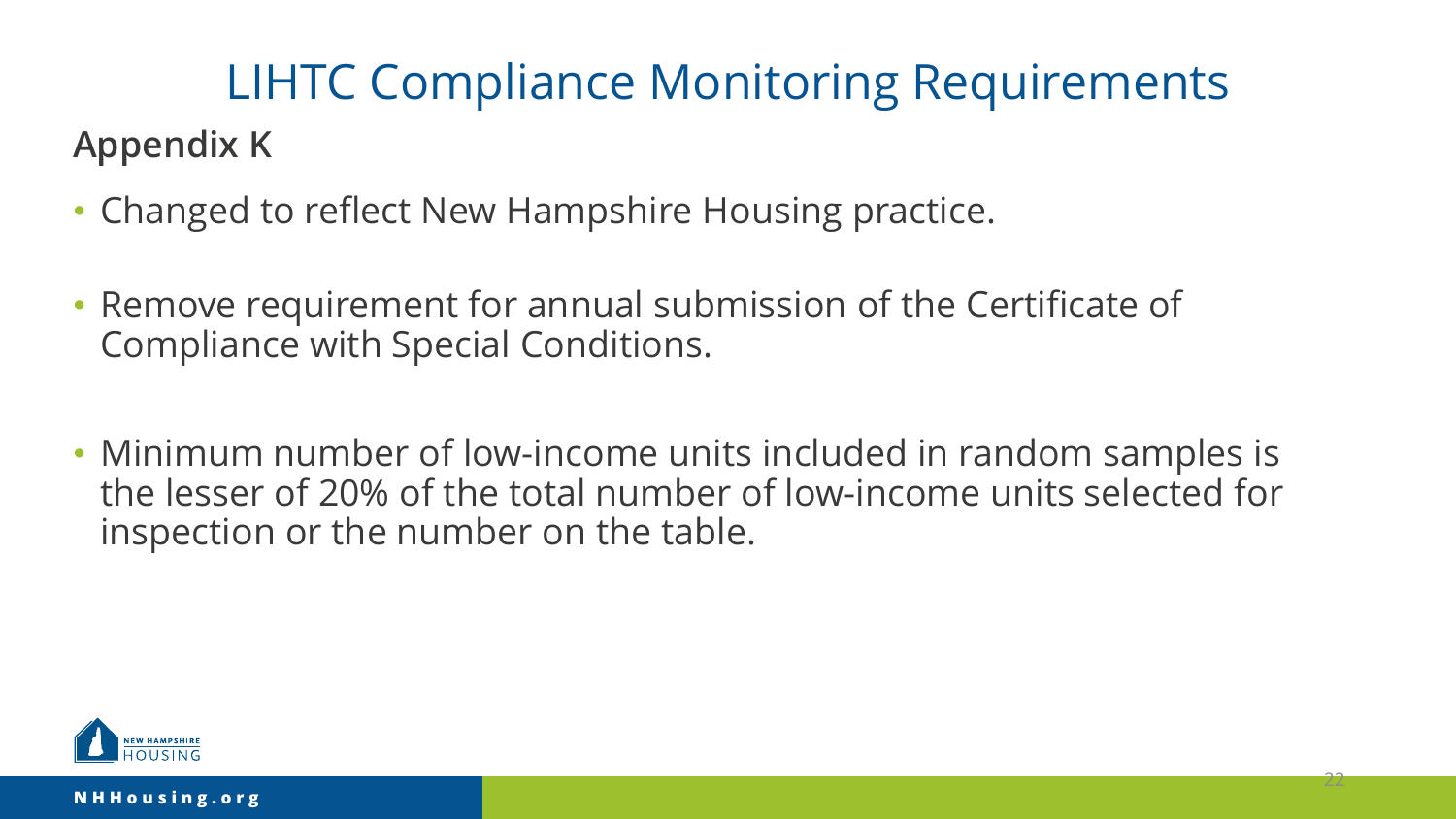# Preservation Scoring Matrix

#### **Appendix L**

• Add points for projects with project-based rental assistance: □ 100% of units have rental assistance: 8 points □50% of units have rental assistance: 4 points □ 20% of units have rental assistance: 2 points

• Remove points for total number of units preserved.

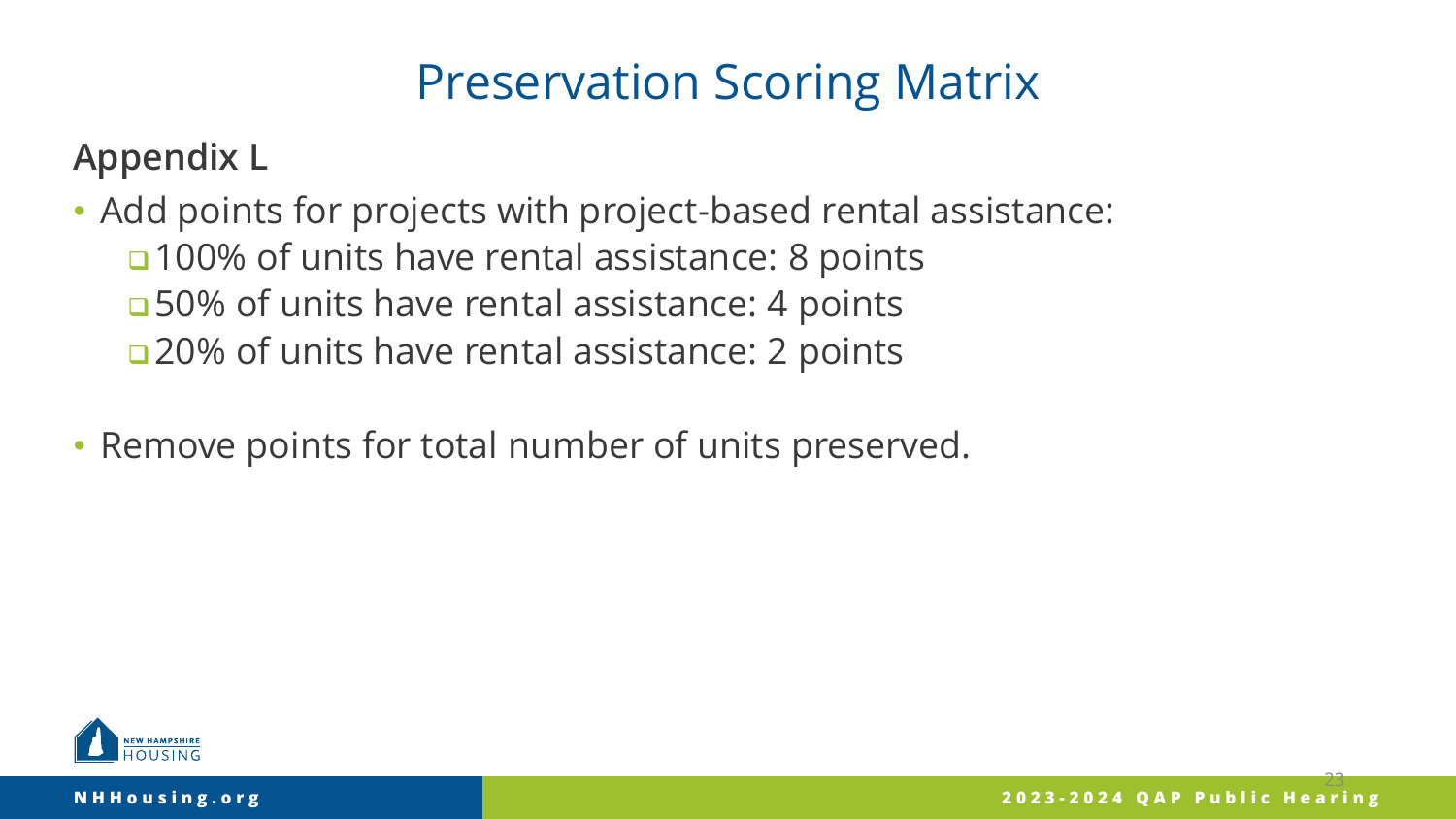### Summary of Proposed Administrative Revisions



**NHHousing.org**

**2023 - 2024 QAP Public Hearing**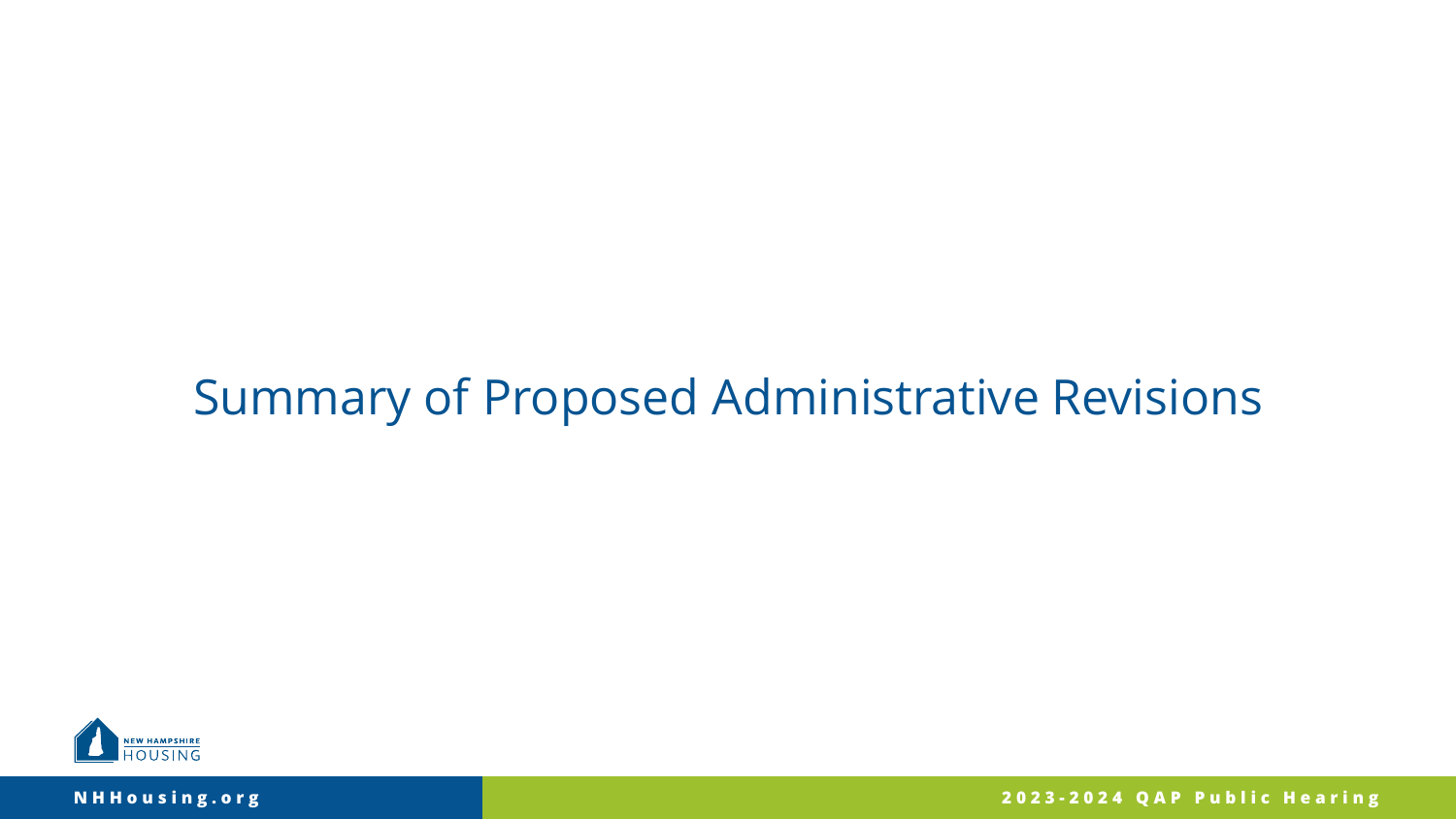- Update the years of the Consolidated Plan used to determine the QAP Priorities to 2021-2025 (HFA 109.02).
- Maximum number of applications: clarify that current projects are not complete until the municipality issues the Certificate of Occupancy and NH Housing issues IRS form 8609 (HFA 109.04.B).
- Clarify that projects funded with 4% and tax-exempt bonds will only qualify for the basis boost if they are in a Difficult to Develop Area or Qualified Census Tract (HFA 109.04.F).
- Clarify that completion of prior phase is a threshold requirement for 9% LIHTC projects, but not for projects funded with 4% LIHTCs or taxexempt bonds (HFA 109.06.D).

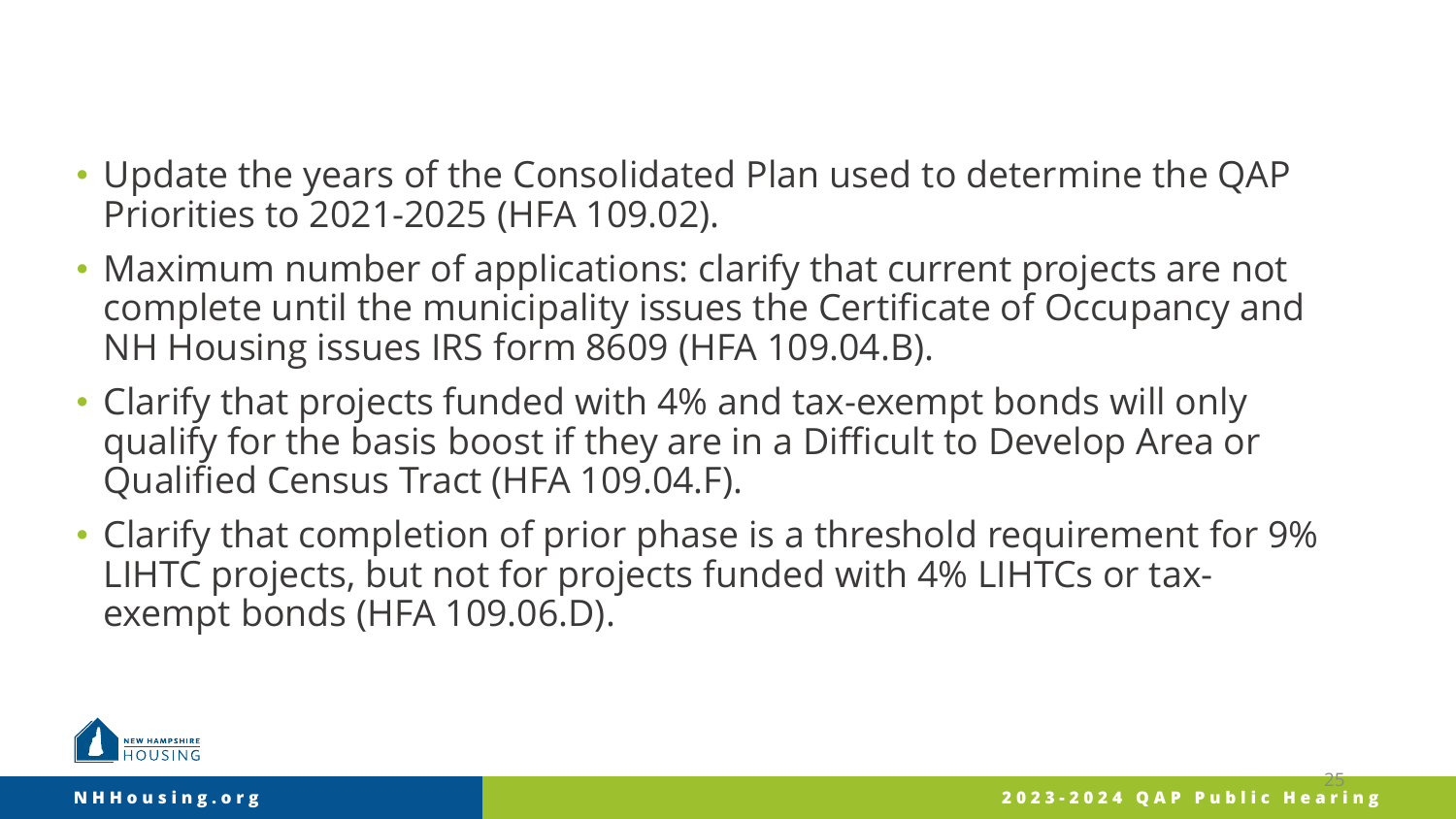- Clarify that 4% LIHTC and tax-exempt bond projects must meet project specific Progress Phase Requirements under the Notice of Funding Availability Tax-Exempt Bond Program (HFA 109.06.G).
- Clarify that information included in a cover letter without any additional supporting documentation will not be sufficient to have points awarded in a category unless stated otherwise in the QAP (109.07.A).
- Revise language related to the Section 811 program to align with federal requirements (HFA 109.07.A.5 – 6).
- Specify that supporting documentation must be provided with the final application to be eligible for higher development cost standards (HFA 109.07.A.11).

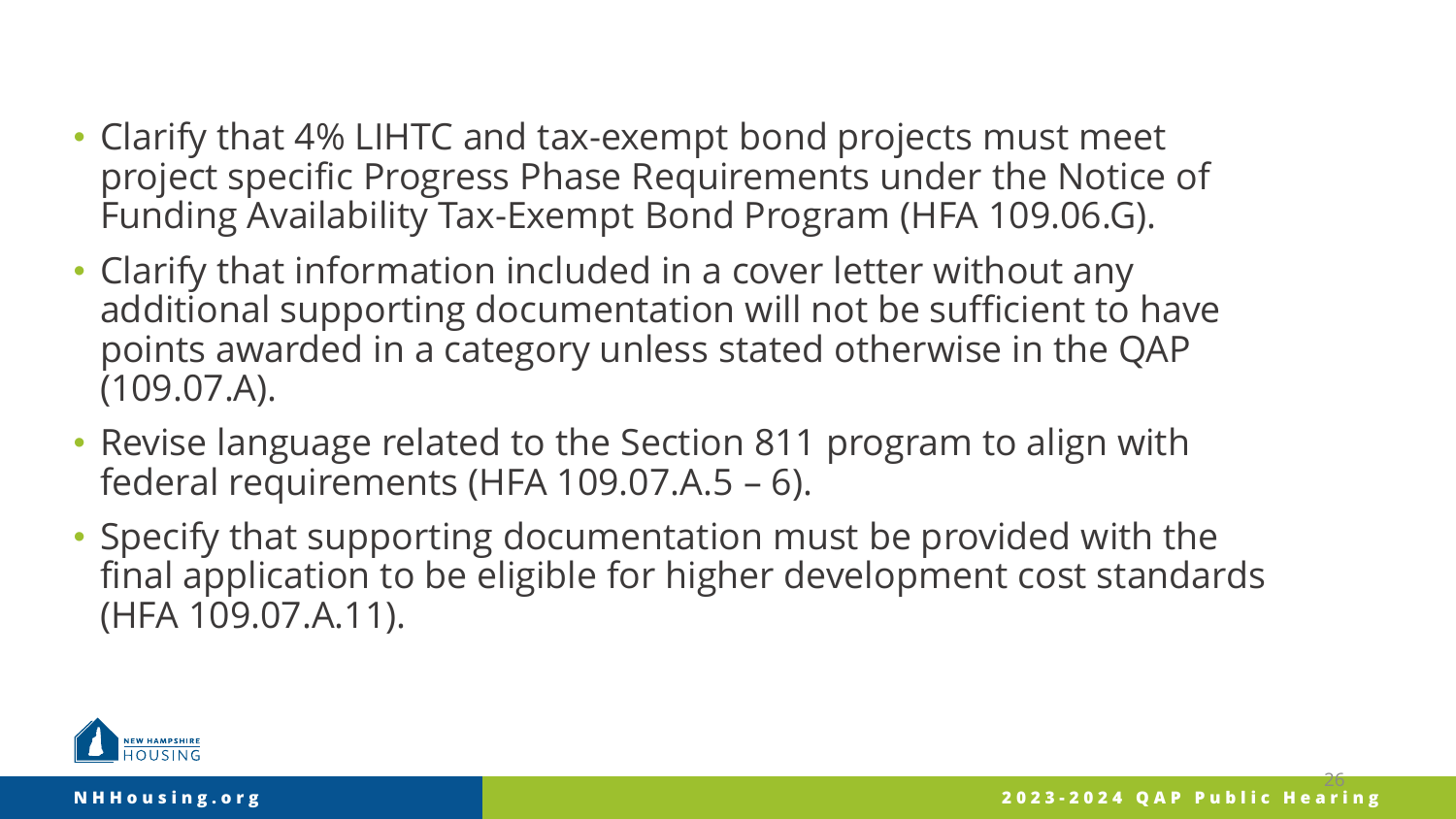- Revise language relating to energy charette with the NH Saves Program and inclusion of commitment to participate in the cover letter (HFA 109.07.A.16).
- Revise timeline relating to providing notice of denial to developers to two business day from Board action (HFA 109.08.B).
- Add language defining Community Center Areas (HFA 109.07.A.10.a.i).
- Revise language to require that the 1% application fee for taxexempt bond funded projects is due prior to the construction loan closing (HFA 109.12).
- Clarify that a recorded right of first refusal to nonprofit is required for the Final Allocation Requirements (Appendix C).

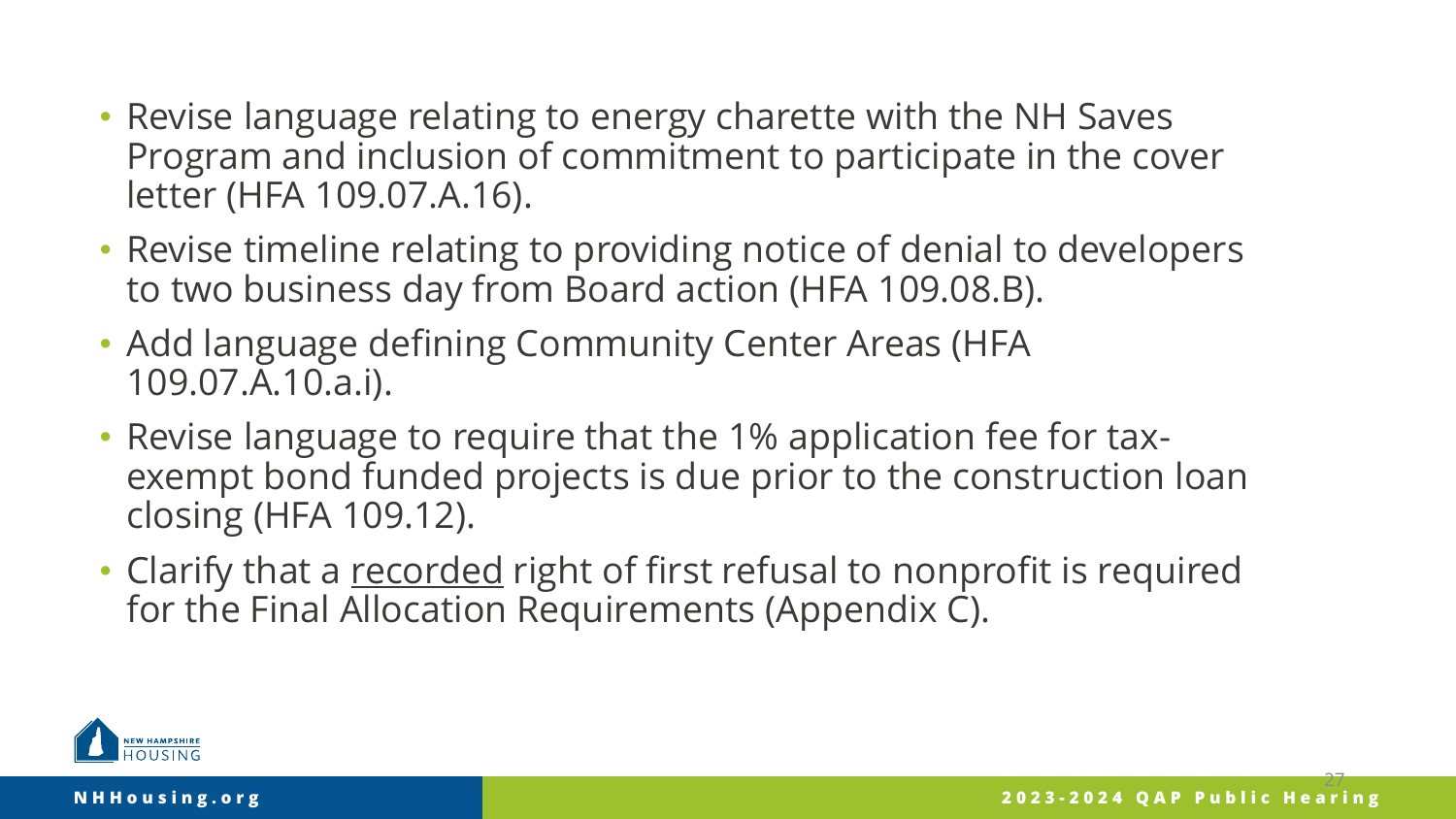# Next Steps

28

- The draft QAP is anticipated to be presented to New Hampshire Housing's Multi-Family Housing Committee and to the Board of Directors in January for final approval.
- It will then be sent to the Governor for his approval.

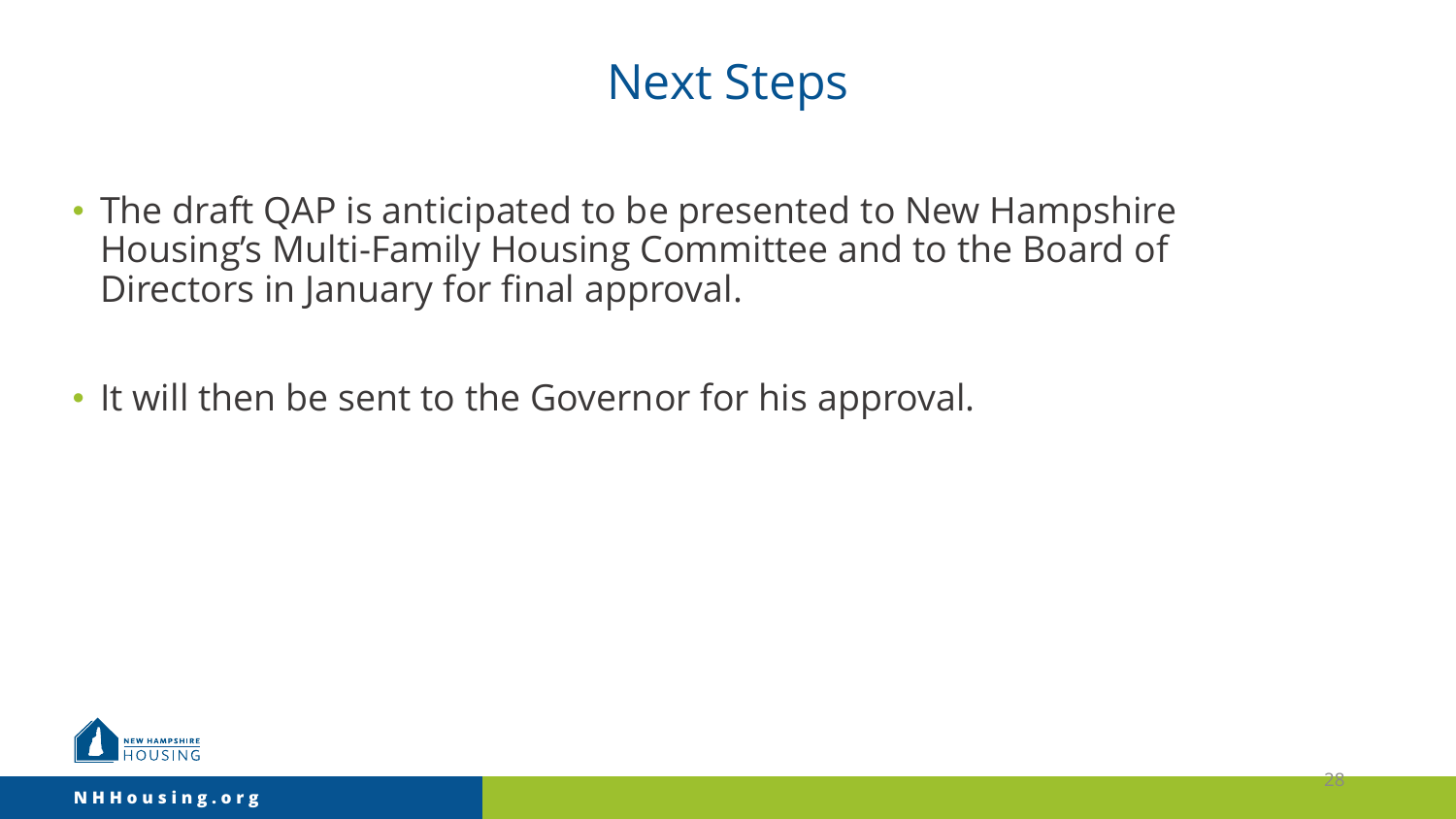### Questions or Comments?

*Written comments can be submitted to [QAP@nhhfa.org](mailto:QAP@nhhfa.org)*



**NHHousing.org**

**2023 - 2024 QAP Public Hearing**